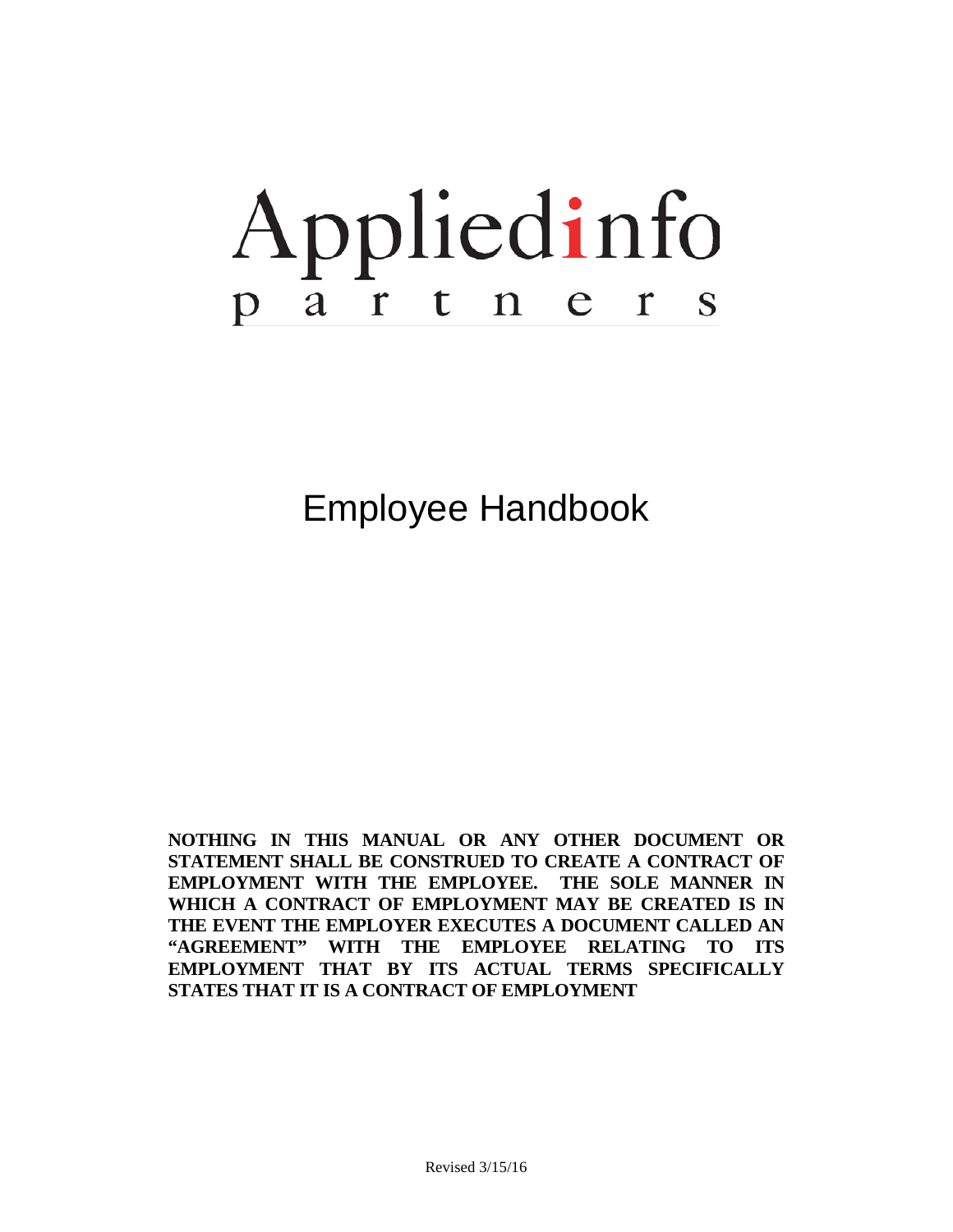# **Employee Handbook Table of Contents**

# **Contents**

| $1_{\cdot}$    |  |
|----------------|--|
| 1.1            |  |
| 1.2            |  |
| 1.3            |  |
| 1.5            |  |
| 1.7            |  |
| 1.8            |  |
| 1.9            |  |
| 1.10           |  |
|                |  |
|                |  |
| 2.             |  |
| 2.1            |  |
| 2.2            |  |
| 2.3            |  |
| 2.4            |  |
| $2.5\,$        |  |
| 2.6            |  |
| 3.             |  |
|                |  |
| 3.2            |  |
| 3.3            |  |
| 3.4            |  |
| 3.5            |  |
| 3.6            |  |
| 3.7            |  |
| <b>3.8</b>     |  |
| 3.9            |  |
| <b>3.10</b>    |  |
|                |  |
| 3.12           |  |
| 4.             |  |
|                |  |
|                |  |
|                |  |
| 5 <sub>1</sub> |  |
|                |  |
| 5.2            |  |
| 5.3            |  |
| 5.4            |  |
| 6.             |  |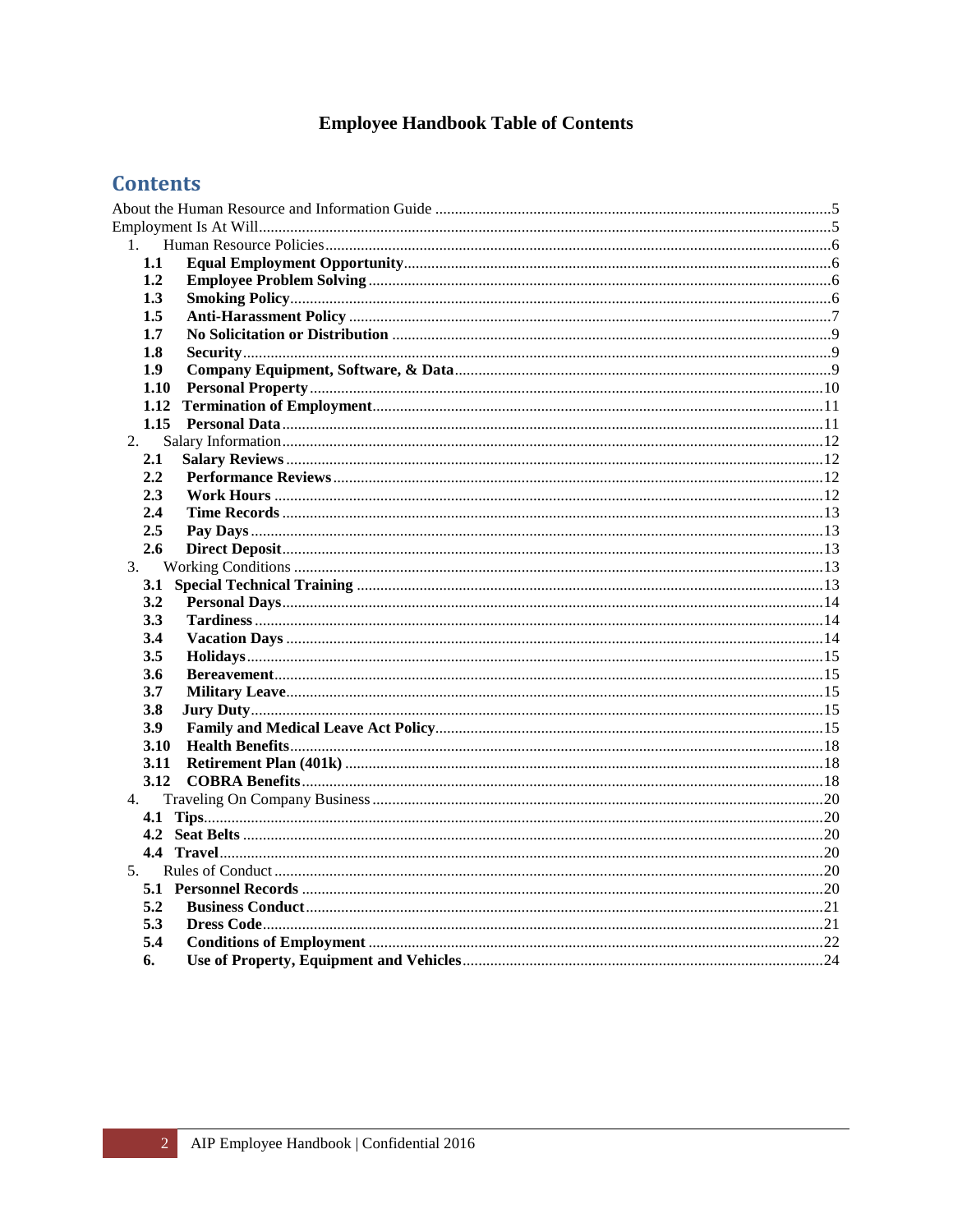# **Welcome to Appliedinfo Partners**

Appliedinfo Partners, Inc. (AIP) is a leading provider of best-of-breed technology and communications products and services. We offer our clients an extensive range of high quality services and products specifically tailored to their unique needs. We operate through three divisions:

- D2 Creative is a business division that offers a full-service of integrated communications that specializes in education through technology in the consumer, healthcare, B-to-B, and government arenas. Clients include IEEE, Novartis, & Fujifilm USA;
- D2 TEAM-Sim is a division that offers state of the art interactive training, modeling simulation development for a wide breath of services that can be utilized in the entertainment, industrial and government sectors. D2 TEAM-Sim also markets a content development framework called DIF. The US Army has standardized on DIF at all of their schools.
- D2 Cybersecurity is a division that offers online training, an essential first step in reinforcing IT cyber policies/guidelines and increasing vigilance towards future cyber threats.

Our three divisions are geared toward just one objective: enabling us to remain highly competitive in an exciting and growing marketplace. We believe that we have an exciting future ahead of us.

We have two proprietary products:

- DivTRAK is a supplier diversity software system. See www.divtrk.com. Clients include Avis Budget Group, GM, & American Airlines;
- DIF is e-learning software. See [www.dif.com.](http://www.dif.com/) One of our clients is the Department of Defense.

Successful companies have three things in common:

- They are customer driven and make every effort to meet their needs;
- They strive to be the best at whatever they do; and
- They recognize that their employees are their most important assets.

Here at AIP, we hold these same basic beliefs. We have sought and will continue to seek the best practical working policies, procedures, and practices to make this vision a reality. This Human Resource Handbook contains an overview of the Company's personnel policies concerning procedures and benefits. Its contents are for informational purposes only and are intended solely as a guide. The language is not intended, nor is it to be construed, to constitute or create the terms of an employment contract between AIP and any of its employees. It is the policy of the company not to enter into employment contracts unless they are in writing, specific to an employee, and approved by the President.

Because of the continuing need to change policies to accommodate growth in the Company, the following rules and regulations are subject to change and improvement without prior notice. Such changes and improvements will be incorporated in future editions of this Handbook and communicated in writing to employees. These changes and improvements will be effective upon receipt of such notification.

You are encouraged to discuss any of these policies and procedures, as well as any other questions, with your supervisor at any time.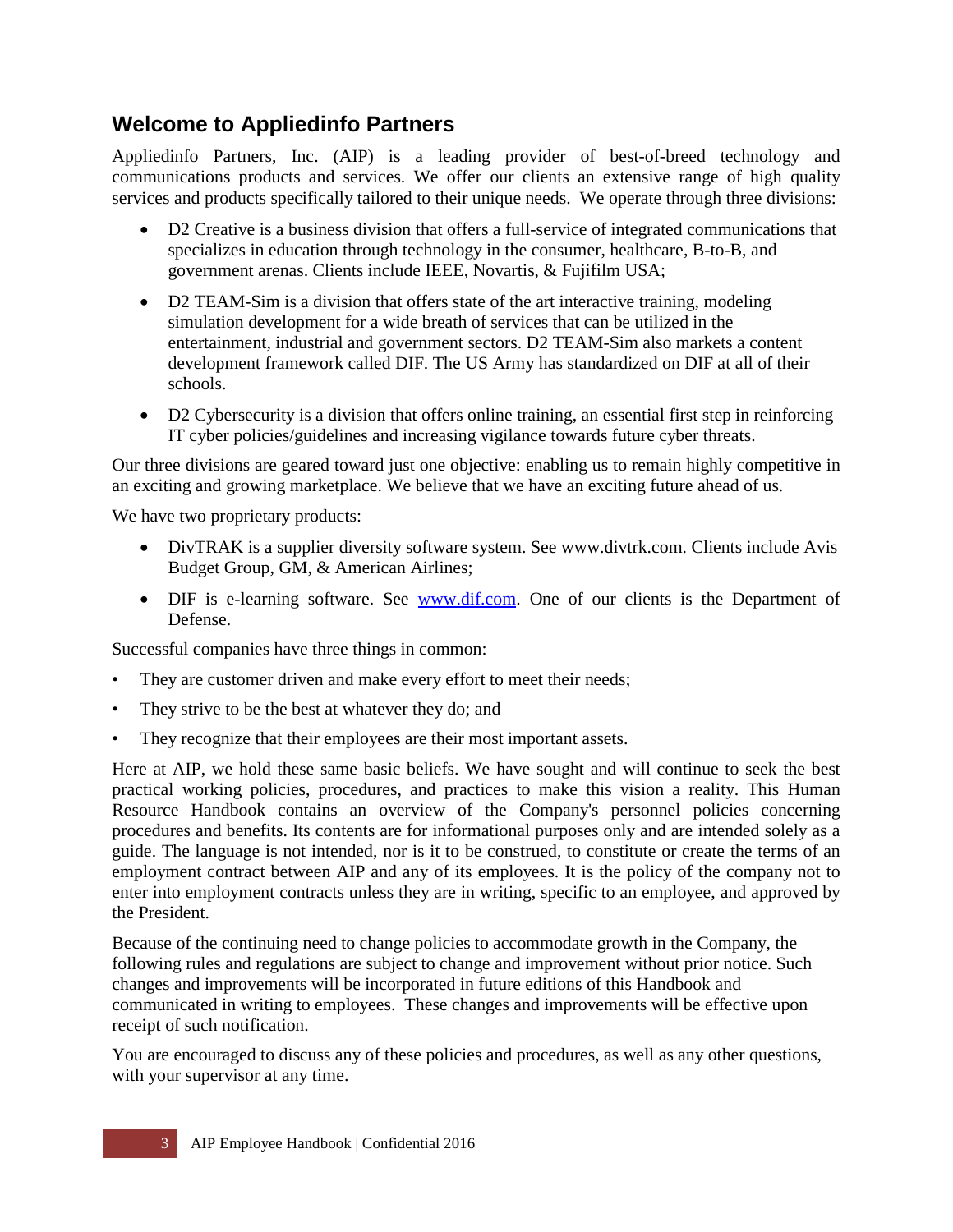John Lau President 3/15/2016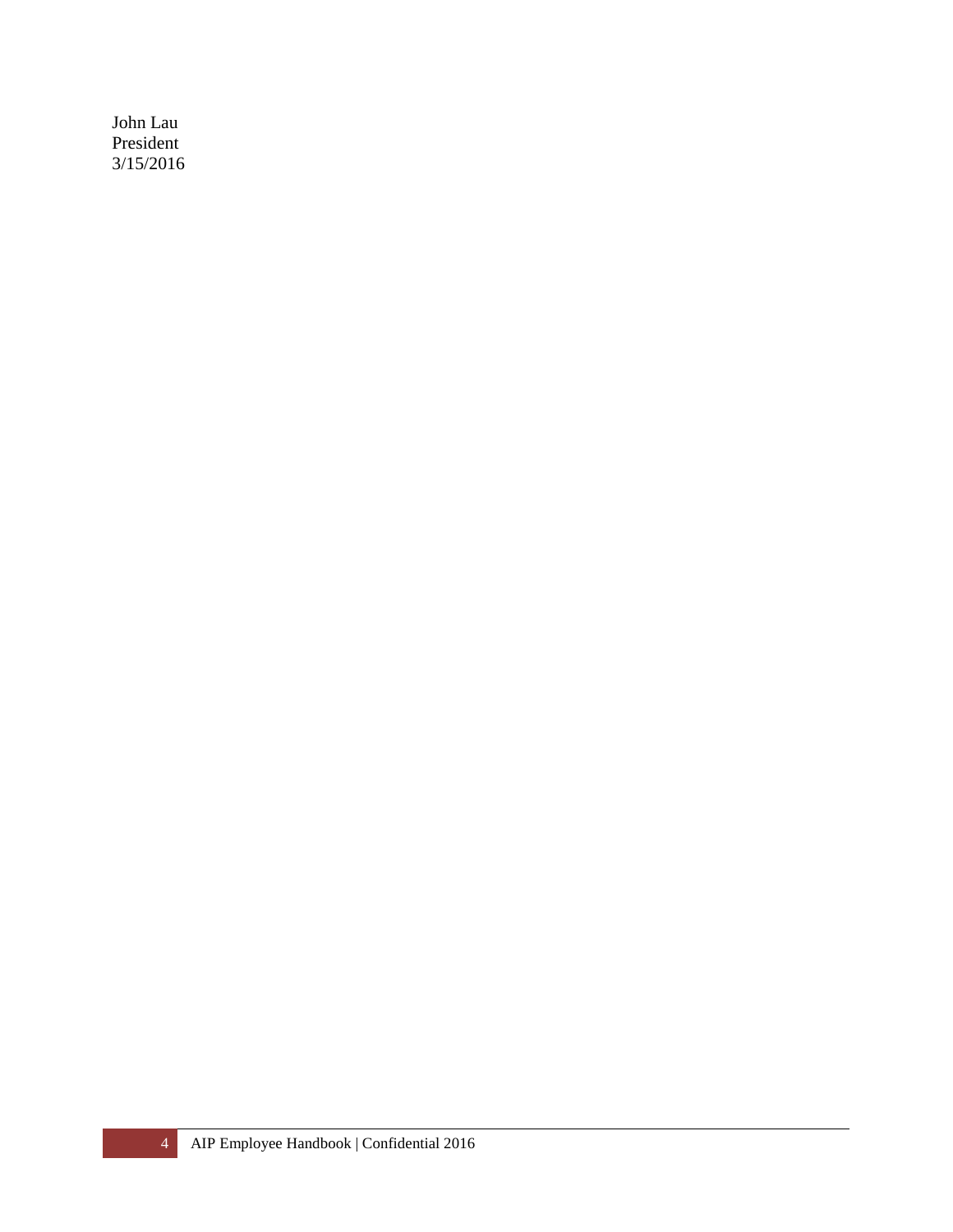#### <span id="page-4-0"></span>**About the Human Resource and Information Guide**

This Employee Handbook is designed to acquaint you with AIP, herein referred to as the Company, and provide you with information about certain working conditions, employee benefits, employee responsibilities, and some of the policies affecting your employment. You should read, understand, and comply with all provisions of this Employee Handbook since it supersedes all previous Handbooks and any other prior written or oral communications about the subjects contained in it.

No Employee Handbook can anticipate every circumstance or question regarding policy. As AIP continues to grow, the need may arise to revise, supplement, amend, or rescind any policies or portion of the employee Handbook. AIP reserves the right to do so as it deems appropriate, in its sole and absolute discretion. Policies will be contained within this guide or located in our Accounting/HR Department. All employees should stop by periodically to determine if a new policy may affect them or their departmental operation.

#### <span id="page-4-1"></span>**Employment Is At Will**

#### **THE EMPLOYEE EXPRESSLY UNDERSTANDS THAT HE OR SHE IS AN EMPLOYEE AT WILL AND CAN BE TERMINATED AT ANY TIME WITHOUT NOTICE FOR NO REASON OR FOR ANY REASON THAT IS NOT VIOLATIVE OF THE LAW. IN THE EVENT EMPLOYEE IS TERMINATED, HE OR SHE WILL NOT BE ENTITLED TO SEVERANCE, BONUS OR OTHER BENEFITS, ACCRUED OR OTHERWISE (EXCEPT AS MAY BE GOVERNED BY A DULY SIGNED AGREEMENT BETWEEN THE PARTIES, IF ANY), AND NO BINDING PROMISE HAS BEEN MADE OR WILL BE DEEMED MADE TO PROVIDE THE SAME UNLESS IT IS IN WRITING SIGNED BY THE COMPANY UNDER THE HEADING "AGREEMENT" OR"AMENDED AGREEMENT."**

Neither this Employee Handbook nor any other Company policy or procedure shall create or grant any right to you or any other employee of guaranteed employment for any period. No representative of the Company except the President may enter into any written agreements nor may any Company representative, without exception, make any representations, written or oral, to alter your at will status or otherwise create a contractual obligation to you. Your suggestions about work life here at AIP are welcomed and valued. If you have any questions concerning the interpretation or application of specific areas of this Handbook or any other matter, it is your right and responsibility to consult with your supervisor or HR representative.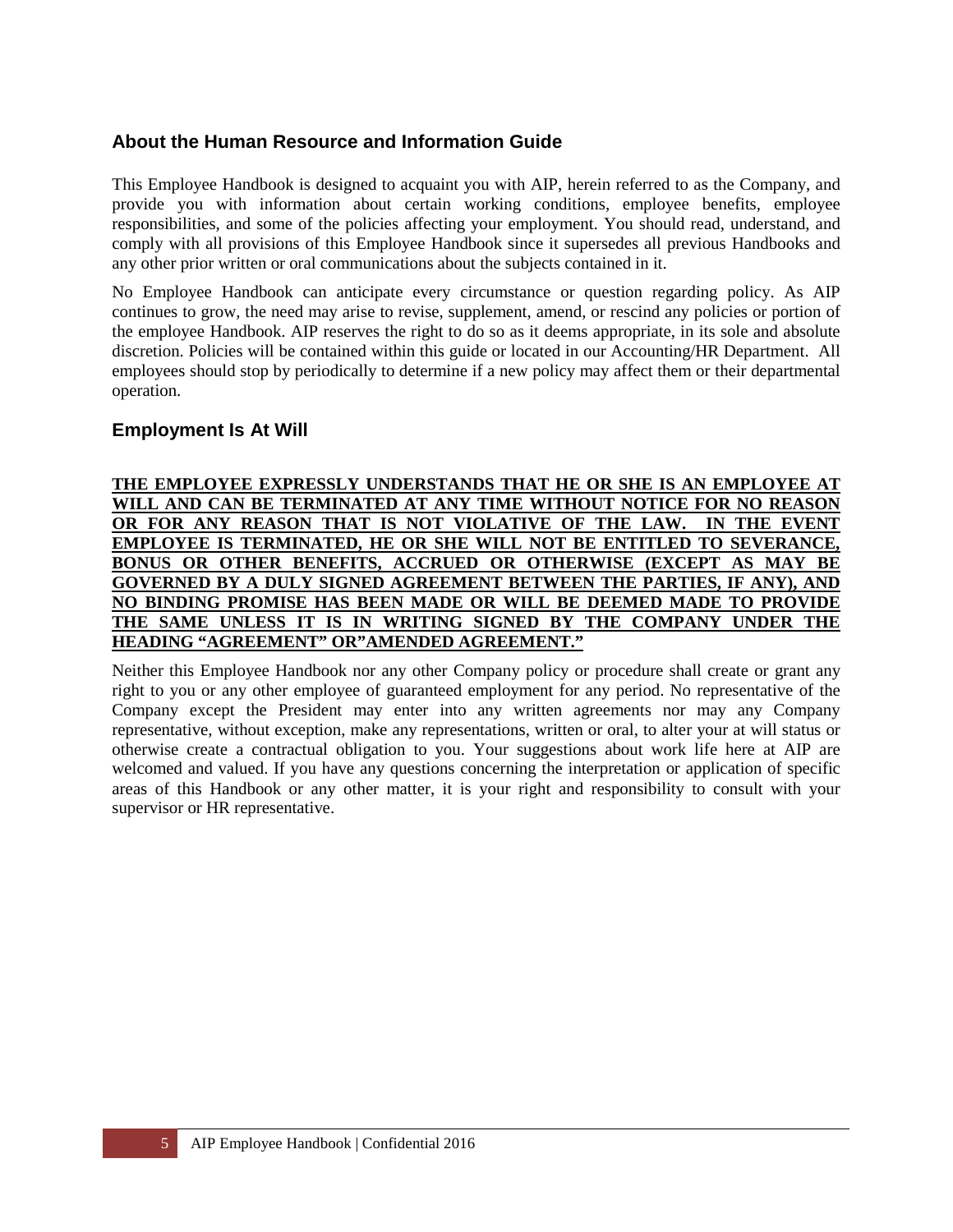# <span id="page-5-0"></span>*1. Human Resource Policies*

# <span id="page-5-1"></span>**1.1 Equal Employment Opportunity**

Appliedinfo Partners, Inc. does not discriminate in employment opportunities or practices on the basis of race, color, religion, sex, sexual orientation, national origin, ancestry, age, marital status, disability or an employee's status in a civil union, which can be reasonably accommodated, or any other classification protected by law. In addition, it is our policy to provide an environment free from unlawful harassment of any kind. Therefore, we take affirmative action to assure that all applicants and employees receive equal employment opportunities and that all personnel decisions, actions, and conditions affecting employees including, but not limited to, assignments, transfers, promotions, and compensation, will be governed by the principles of equal employment opportunity.

## <span id="page-5-2"></span>**1.2 Employee Problem Solving**

Since we recognize that no job or organization is perfect and that problems or misunderstandings may arise from time to time, we are committed to working with our employees to solve problems and learn from mistakes. If you experience any problems or complaints regarding the application of Company policies, payment of wages, employment discrimination, harassment, or other concerns, it is your right and responsibility to confer with your supervisor to resolve such issues. Thereafter, if the issue is not resolved, or if the problem involves the supervisor, we encourage you to contact HR or schedule a meeting with the Company President, without fear of reprisal. We want to listen to and resolve your problems internally, but need and depend upon your cooperation to make the problem-solving procedure function properly.

# <span id="page-5-3"></span>**1.3 Smoking Policy**

The building in which Appliedinfo Partners, Inc. is located, is designated "smoke free" in accordance with the policy of local governmental agencies. Employees may leave the building for smoking provided that their breaks do not become excessive or otherwise interrupt Company operations.

# **1.4 Drug-Free Workplace**

AIP has a longstanding commitment to provide a safe and productive work environment. Alcohol and drug abuse pose a threat to the health and safety of employees and to the security of our equipment and facilities. For these reasons, AIP is committed to the elimination of drug and/or alcohol use and abuse in the workplace.

This policy outlines the practice and procedure designed to correct instances of identified alcohol and/or drug use in the workplace. This policy applies to all employees and all applicants for employment of AIP. The HR department is responsible for policy administration.

#### **Work Rules**

The following work rules apply to all employees:

- Whenever employees are working, are operating any company vehicle, are present on company premises, or are conducting related work off-site, they are prohibited from:
	- o Using, possessing, buying, selling, manufacturing or dispensing an illegal drug (to include possession of drug paraphernalia).
	- o Being under the influence of alcohol or an illegal drug as defined in this policy.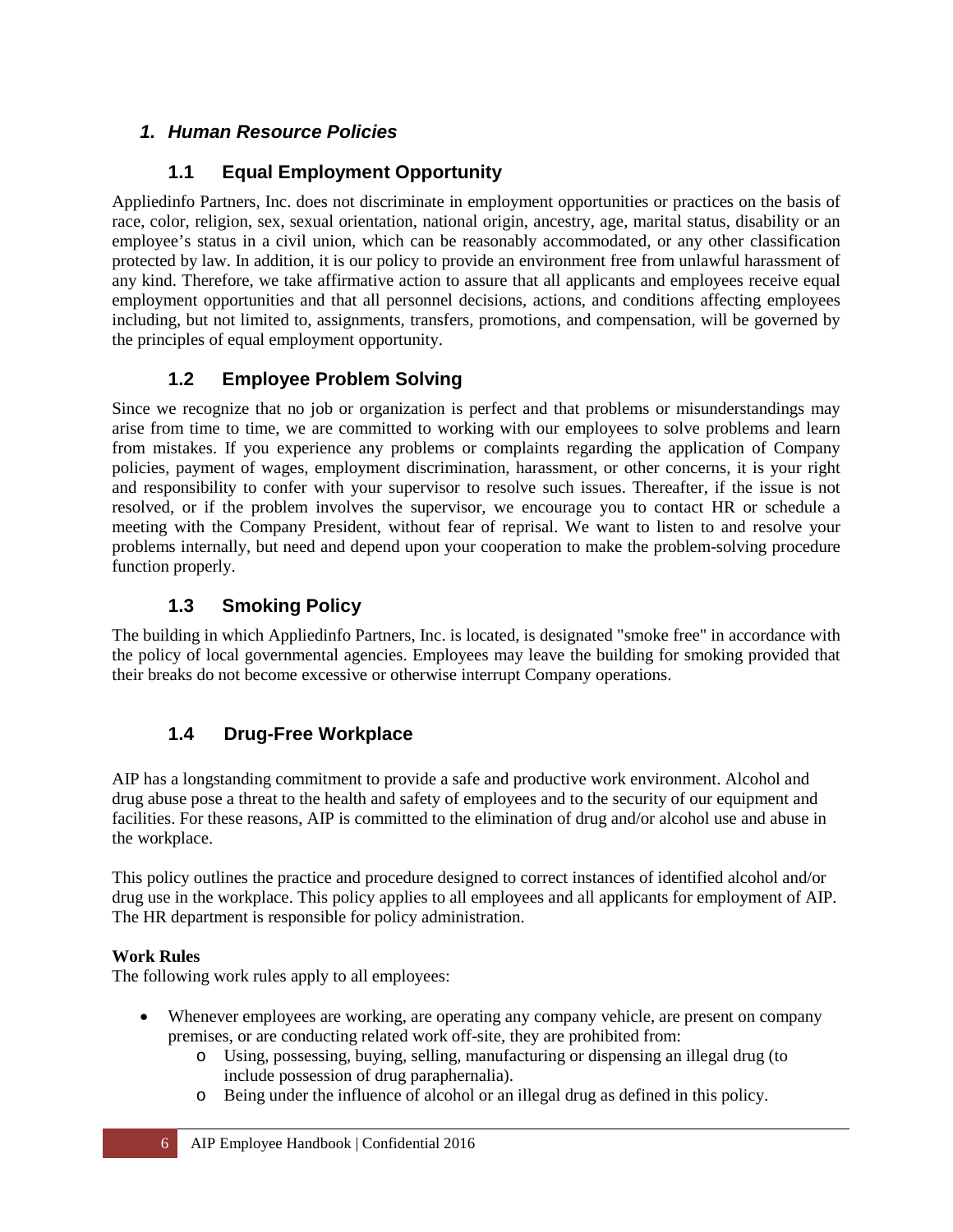- The presence of any detectable amount of any illegal drug or illegal controlled substance in an employee's body while performing company business or while in a company facility is prohibited.
- AIP will not allow any employee to perform their duties while taking prescribed drugs that are adversely affecting the employee's ability to safely and effectively perform their job duties. Employees taking a prescribed medication must carry it in the container labeled by a licensed pharmacist or be prepared to produce it if asked.
- Any illegal drugs or drug paraphernalia will be turned over to an appropriate law enforcement agency and may result in criminal prosecution.

#### **Consequences**

Applicants who refuse to cooperate in a drug test or who test positive will not be hired. Employees who refuse to cooperate in required tests or who use, possess, buy, sell, manufacture or dispense an illegal drug in violation of this policy will be terminated.

The first time an employee tests positive for alcohol or illegal drug use under this policy, the result will be discipline up to and including discharge.

#### **Confidentiality**

Information and records relating to positive test results, drug and alcohol dependencies and legitimate medical explanations provided to the medical review officer (MRO) shall be kept confidential to the extent required by law and maintained in secure files separate from normal personnel files.

#### **Inspections**

AIP reserves the right to inspect all portions of its premises for drugs, alcohol or other contraband. All employees, contract employees and visitors may be asked to cooperate in inspections of their persons, work areas and property that might conceal a drug, alcohol or other contraband. Employees who possess such contraband or refuse to cooperate in such inspections are subject to appropriate discipline up to and including discharge.

#### **Crimes Involving Drugs**

AIP prohibits all employees from manufacturing, distributing, dispensing, possessing or using an illegal drug in or on company premises or while conducting company business. Employees are also prohibited from misusing legally prescribed or over-the-counter (OTC) drugs. Law enforcement personnel shall be notified, as appropriate, when criminal activity is suspected.

#### <span id="page-6-0"></span>**1.5 Anti-Harassment Policy**

The Company intends to provide a work environment that is pleasant, professional, and free from intimidation, hostility or other offenses that might interfere with work performance. Harassment of any sort will not be tolerated, whether based upon sex, race, sexual orientation, religion, national origin, age, disability, any person's opposition to discrimination or participation in complaint proceedings, or an employee's status in a civil union. The Company will not tolerate retaliation against anyone who complains of harassment or who participates in an investigation. Anyone who engages in harassing conduct will be subject to discipline, which includes possible termination of employment.

#### **What is Harassment?**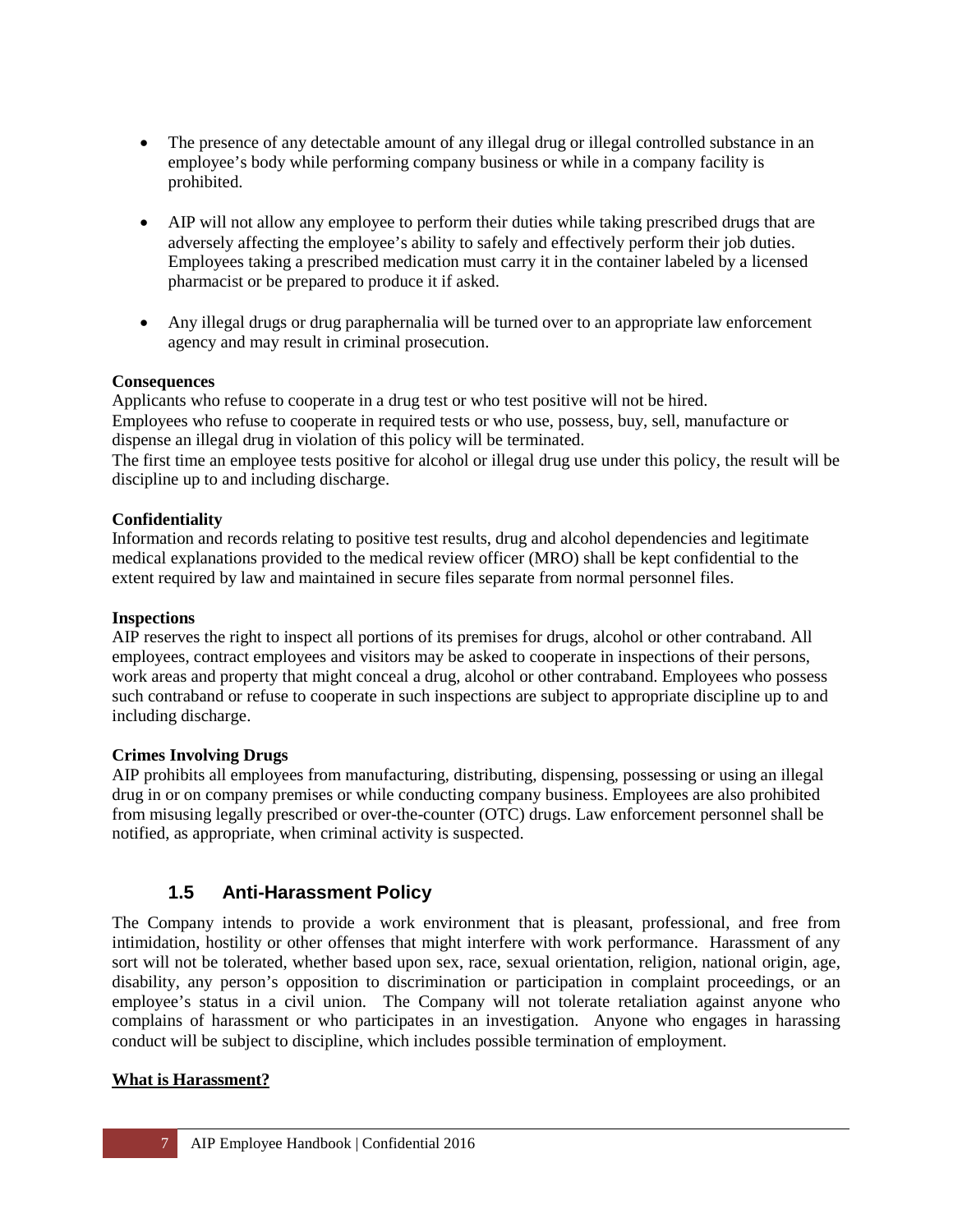Harassment can generally be described as words or conduct that are based upon personal characteristics, such as sex, race, sexual orientation, age, disability, religion, national origin, or an employee's status in a civil union that a reasonable person would find to be derogatory or objectionable, and which alters the terms and conditions of employment, is the basis of adverse employment action, or creates a hostile or intimidating work environment. Sexual harassment is defined as any unwanted physical, verbal, or visual sexual advances, requests for sexual favors, and other sexually oriented conduct that is offensive or objectionable to the recipient. Such conduct can include, but is not limited to, epithets, derogatory comments, suggestive comments, "accidental" physical contact, slurs, gestures, and offensive posters, cartoons, pictures, and drawings. Offending conduct can occur through any medium of communication, including without limitation by telephone, mail, e-mail, or social media.

#### **When Is Conduct Unwelcome or Harassing?**

For example, unwelcome sexual advances (either physical or verbal), requests for favors and other verbal or physical conduct of a sexual nature constitute harassment when: (a) submission to such conduct is either an explicit or implicit term or condition of employment; (b) submission to or rejection of the advance becomes the basis of an employment decision, such a hiring, promotion, or termination; (c) the conduct has either the purpose or the effect of interfering with work performance or creating an intimidating, hostile, or offensive work environment.

#### **Responsibility**

All employees of the Company are responsible for keeping our work environment free of harassment. Any employee of the Company, who learns of an incident of harassment, whether by witnessing the incident or being told of it, should report it to HR, his or her immediate manager, a designated management representative, or any other manager or principal of the Company with whom he or she feels comfortable. That manager should then repeat the information to the President of the Company. When upper management receives a complaint of harassment, it will take prompt and appropriate action and may investigate the complaint, whether or not the person who complains wants the company to do so.

#### **Reporting**

While the Company encourages you to communicate directly with the alleged harasser, and make it clear that the harasser's behavior is unacceptable, offensive or inappropriate, it is not required that you do so. You must, however, notify HR or the President of the Company immediately even if you are not sure the offending behavior is considered harassment.

#### **What Happens when a Complaint Is Made?**

When a complaint of harassment is made, a member or designated representative of management will investigate the complaint. The person will speak with possible witnesses and will speak with the person about whom the complaint is made. To the extent possible, your confidentiality and that of any witnesses and of the alleged harasser will be protected against unnecessary disclosure. When the investigation is completed, you will be informed of the result.

#### **No Retaliation**

The Company will permit no employment-based retaliation against anyone who complains of harassment or who speaks as a witness in the investigation of a complaint of harassment.

#### **Penalties**

Harassment will not be tolerated at the Company. If the investigation of a complaint of harassment shows that harassing behavior has taken place, the harasser will be subject to appropriate disciplinary action, up to possible loss of employment.

#### **1.6 Social Media—Acceptable Use**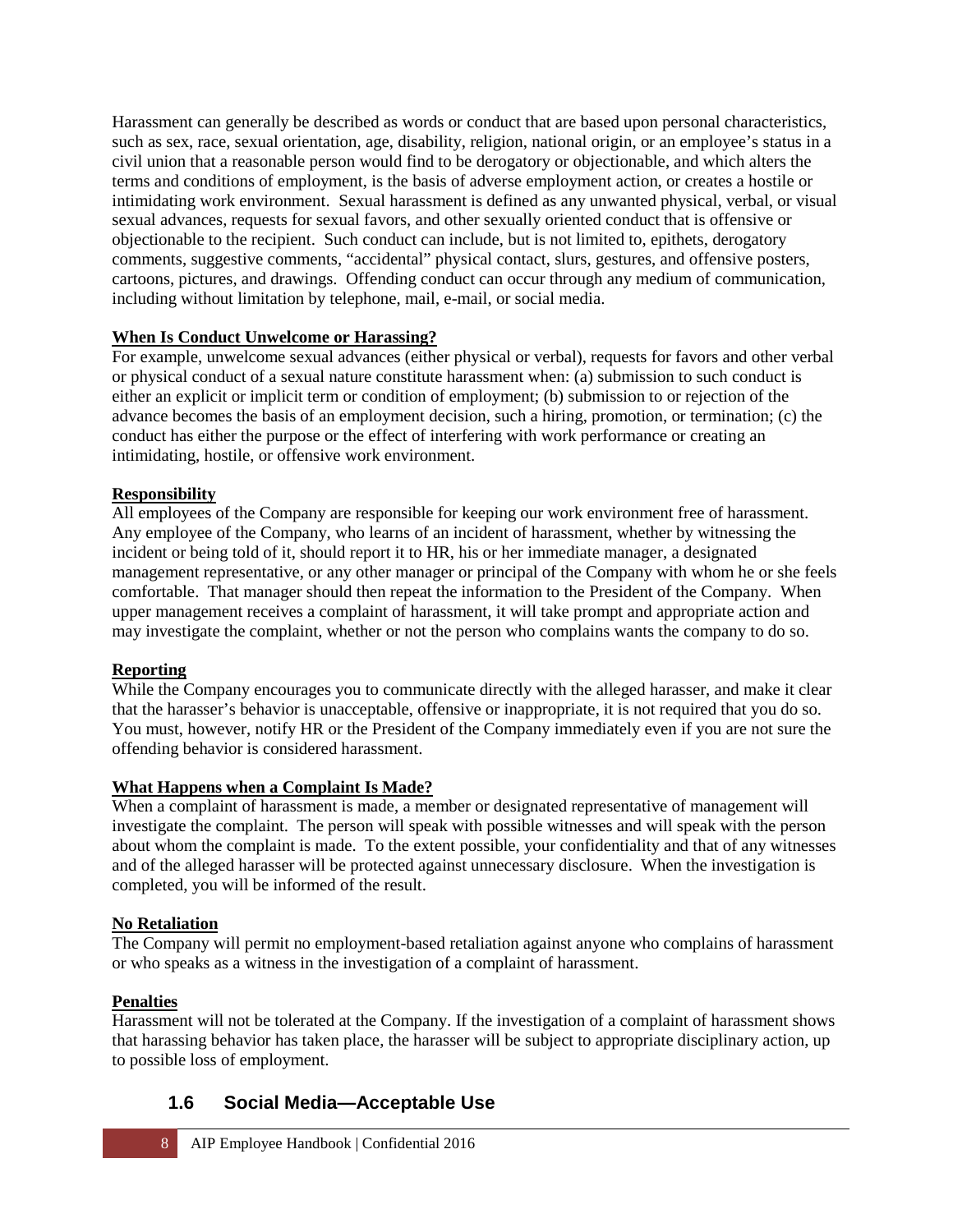Below are guidelines for social media use.

Employees may not post financial, confidential, sensitive or proprietary information about the company, clients, employees or applicants.

Employees may not post obscenities, slurs or personal attacks that can damage the reputation of the company, clients, employees or applicants.

When posting on social media sites, employees must use the following disclaimer when discussing jobrelated matters, *"The opinions expressed on this site are my own and do not necessarily represent the views of* AIP*."* 

AIP may monitor content out on the Internet. Policy violations may result in discipline up to and including termination of employment.

# <span id="page-8-0"></span>**1.7 No Solicitation or Distribution**

Employees shall not permit or enable persons not employed by AIP to distribute literature or solicit on Company property for any purpose. Employees may not solicit fellow employees during working time or distribute literature to fellow employees during work time or in work areas.

## <span id="page-8-1"></span>**1.8 Security**

The premises of AIP houses valuable equipment, intellectual property, software, data, furnishings, merchandise and important proprietary and customer sensitive information. In order to protect the safety and employment of everyone, it is extremely important that all employees pay close attention to the security of our facility. Access cards and alarm codes are issued by HR. Video security cameras are located throughout the building.

All visitors must sign in to our Visitation Log Record, secure a visitors badge for their guest and have them display it visibly at all times upon their person as they are accompanied throughout the building.

Please notify HR Department immediately if you see anyone or anything that raises suspicion of a breach of company security regulations.

# <span id="page-8-2"></span>**1.9 Company Equipment, Software, & Data**

In order to assist employees in performing their jobs, AIP provides certain equipment and software, including but not limited to, e-mail, telephones, postage, copy/fax machines, computer equipment, and other hardware/software and communications media. Such equipment and software is and shall remain the property of AIP at all times. The Company reserves the right to access, inspect, review, copy, remove, or change such equipment or software as it deems appropriate. Such equipment and software is made available to employees for use only in connection with the business of the Company and may not be utilized for personal or other reasons. In addition, software that is purchased and provided by the Company may not be copied, or distributed except as specifically authorized in writing and signed by the Company President. Employees are responsible for the safekeeping of Company equipment in their possession. Loss, destruction, or unauthorized use of such equipment may result in disciplinary action, up to and including termination of employment. Upon request, equipment is to be returned to Appliedinfo Partners, Inc. immediately. For additional information, refer to *AIP\_Cybersecurity\_Manual.pdf*, Section 6.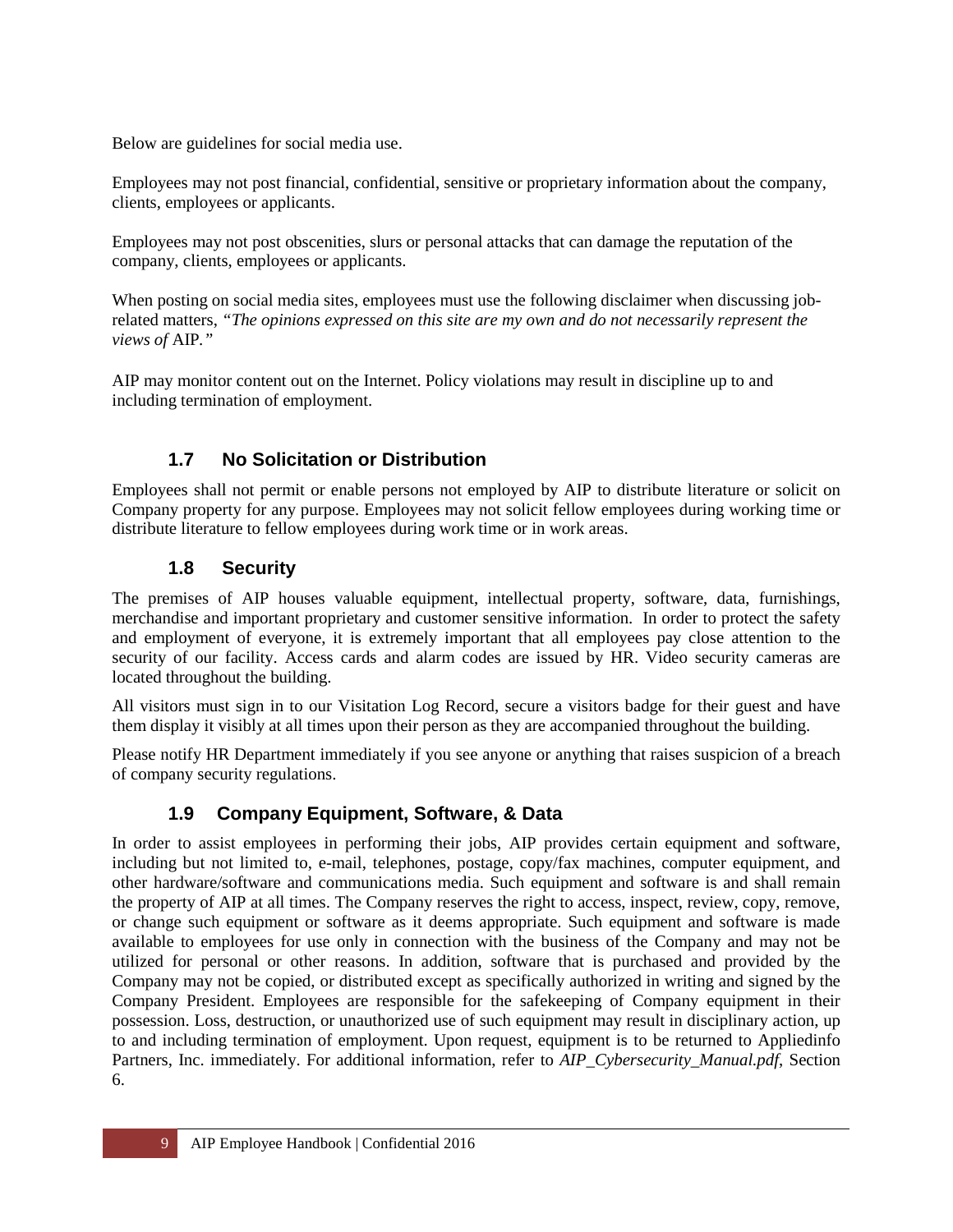#### <span id="page-9-0"></span>**1.10 Personal Property**

AIP does not assume any responsibility for the loss, theft, or destruction of any personal property that is brought onto Company premises which does not result directly from the gross negligence of the Company. Employees are urged to exercise care and caution in regard to leaving their personal belongings on Company premises.

#### **1.11 Employee Classification Categories**

All employees are designated as either nonexempt or exempt under state and federal wage and hour laws. The following is intended to help employees understand employment classifications and employees' employment status and benefit eligibility. These classifications do not guarantee employment for any specified period of time. The right to terminate the employment-at-will relationship at any time is retained by both the employee and AIP.

**Nonexempt employees** are employees whose work is covered by the Fair Labor Standards Act (FLSA). They are NOT exempt from the law's requirements concerning minimum wage and overtime.

**Exempt employees** are generally managers or professional, administrative or technical staff who ARE exempt from the minimum wage and overtime provisions of the FLSA. Exempt employees hold jobs that meet the standards and criteria established under the FLSA by the U.S. Department of Labor.

AIP has established the following categories for both nonexempt and exempt employees:

- **Regular, full time:** Employees who are not in a temporary status and who are regularly scheduled to work the company's full-time schedule of 40 hours per week. Generally, these employees are eligible for the full benefits package, subject to the terms, conditions and limitations of each benefits program.
- **Regular, part time:** Employees who are not in a temporary status and who are regularly scheduled to work less than the full-time schedule but at least 25 hours each week. Regular, parttime employees are eligible for some of the benefits offered by the company subject to the terms, conditions and limitations of each benefits program.
- **Temporary, full time:** Employees who are hired as interim replacements to temporarily supplement the workforce or to assist in the completion of a specific project and who are temporarily scheduled to work the company's full-time schedule for a limited duration. Employment beyond any initially stated period does not in any way imply a change in employment status.
- **Temporary, part time:** Employees who are hired as interim replacements to temporarily supplement the workforce or to assist in the completion of a specific project and who are temporarily scheduled to work less than the company's full-time schedule for a limited duration. Employment beyond any initially stated period does not in any way imply a change in employment status.

Temporary workers are not eligible for company benefits unless specifically stated otherwise in company policy or are deemed eligible according to plan documents.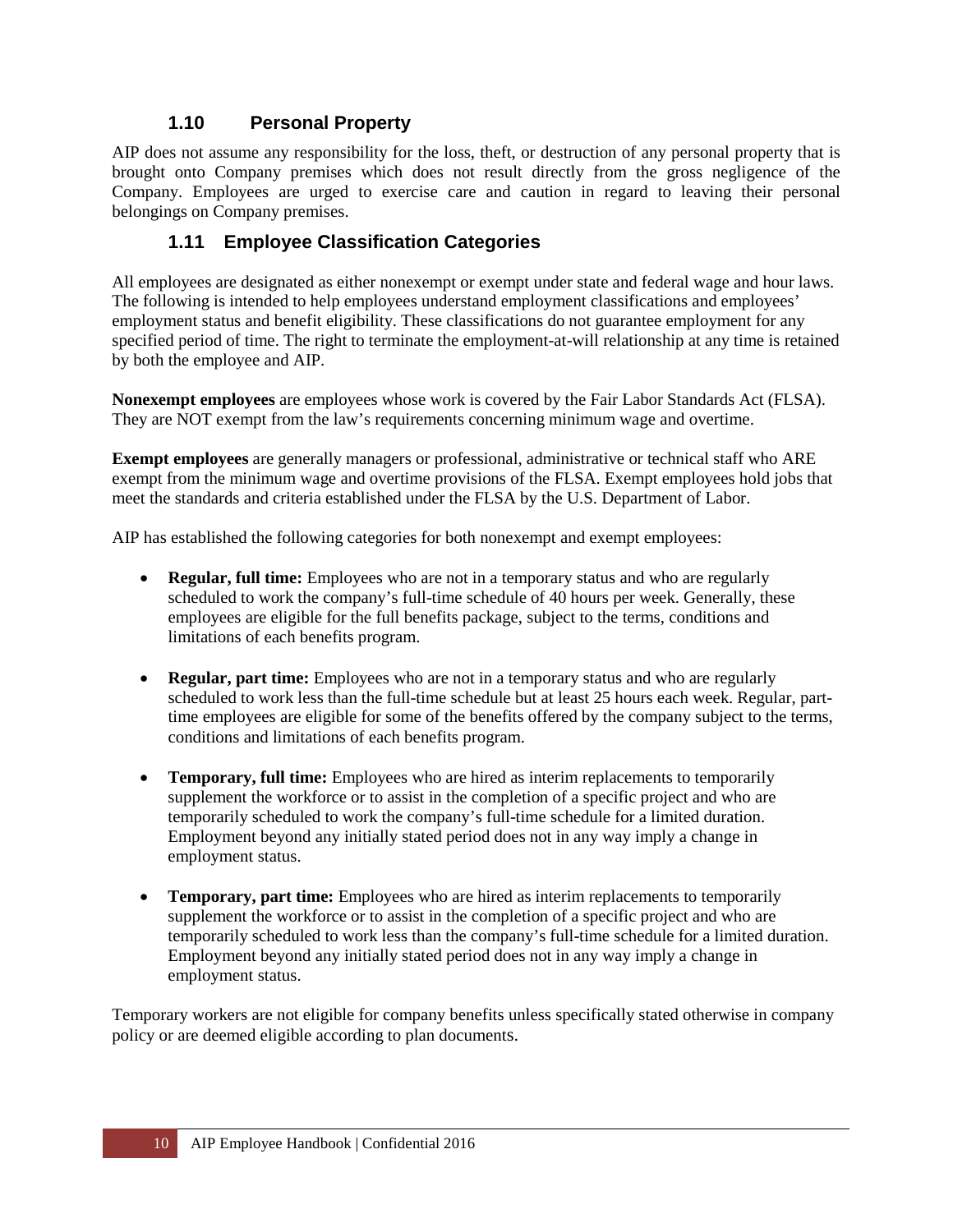## **1.12 Termination of Employment**

<span id="page-10-0"></span>If you wish to resign from AIP the Company requests that you provide two weeks advance notice in writing. This will ensure your departure runs smoothly, and will allow a complete exit interview with HR. Accrued or unused vacation time may not be used as part of resignation notice unless in compliance with Company policy regarding advance notification of the intent to take vacation time.

When possible, exit interviews are scheduled on or before the employee's last day of employment by HR. The exit interview is used to obtain information that may help AIP evaluate existing conditions so improvement may continually be implemented. Last pay will be credited on the next payroll.

## **1.13 Employment Applications**

The Company relies upon the accuracy of information contained in the employment application, as well as the accuracy of other data presented throughout the hiring process and during employment. Any misrepresentations, falsifications, material omissions in any of this information or data may result in the Company's exclusion of the individual from further consideration for employment or if the person has been hired, termination of employment.

#### **1.14 Background and Reference Checks**

To ensure that individuals who work at AIP are well qualified and to ensure that AIP maintains a safe and productive work environment, it is our policy to conduct pre-employment background checks on all applicants who accept an offer of employment and sign the Authorization for Background Check form. Background checks may include verification of any information on the applicant's resume or application form.

All offers of employment are conditioned on receipt of a background check report that is acceptable to AIP. All background checks are conducted in conformity with the Federal Fair Credit Reporting Act, the Americans with Disabilities Act, and state and federal privacy and antidiscrimination laws. Reports are kept confidential and are only viewed by individuals involved in the hiring process.

If information obtained in a background check would lead AIP to deny employment, a copy of the report will be provided to the applicant, and the applicant will have the opportunity to dispute the report's accuracy. Background checks may include a criminal record check, although a criminal conviction does not automatically bar an applicant from employment.

AIP also reserves the right to conduct a background check for current employees as required of AIP clients for certain projects, in the same manner as described above. Refusal of current employees to sign the Screening Consent Form may result in further investigation leading to termination of employment.

# **1.15 Personal Data**

<span id="page-10-1"></span>AIP maintains Personal Identification Information of our employees/clients and certain statutes govern various protections. "**Personal Information**" means any information that refers, is related to, or is associated with an identified or identifiable individual, including, but not limited to, (a) Personal Data (as defined below) and (b) an individual's first name or first initial and his or her last name in combination with any one or more of the following data elements: (i) Social Security Number, (ii) driver's license number or state identification card number, (iii) account number, credit or debit card number, in combination with any required security code, access code, or password that would permit access to an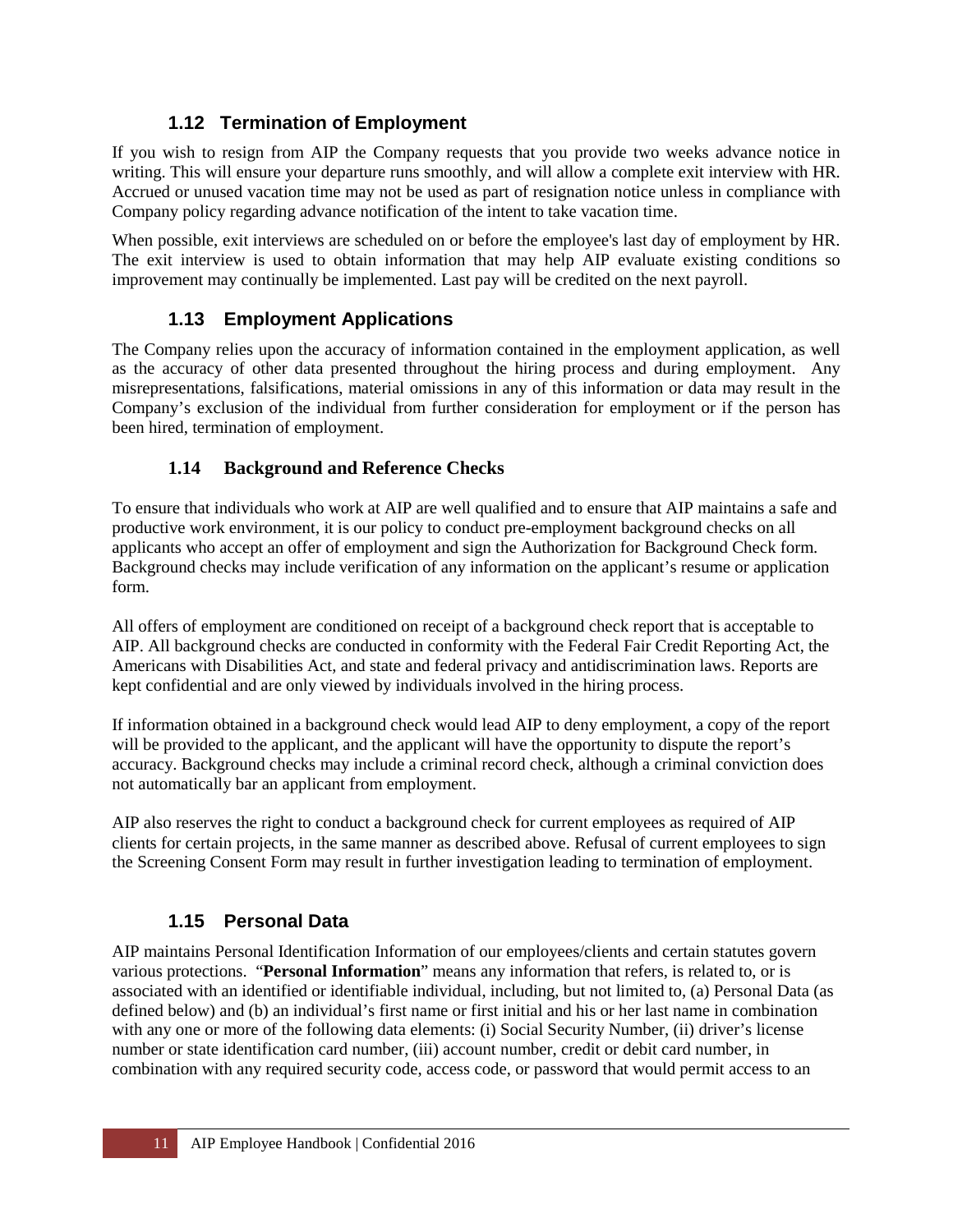individual's financial account or (iv) any individually identifiable information regarding an individual's medical history or medical treatment or diagnosis by a health care professional. An employee as a condition of employment accepts that AIP will compose an internal directory distributed to all employees at AIP providing various contact information and numbers. This is updated regularly, outdated copies shredded, then replaced and only shared with individuals within our organization during the course of their employment.

All employees must complete and sign Forms W-4, I-9, and any other required forms. All employees must submit emergency contact information to HR. All personal information is kept locked and confidential in the HR department. It is each employee's responsibility to promptly notify the Company of any changes in personal data. Personal mailing addresses, telephone numbers, number and names of dependents, individuals to be contacted in the event of emergency, educational accomplishments, and other such status reports should be accurate and current at all times. If any personal data has changed the employee should notify the Supervisor. All personal information is not to be carried outside our office.

# <span id="page-11-0"></span>*2. Salary Information*

# <span id="page-11-1"></span>**2.1 Salary Reviews**

Your salary is based on several factors: the worth of your job in the competitive marketplace, your experience and job performance as well as state and federal laws and regulations which govern pay issues. Salary plans for each position, including consideration of comparable rates of pay in similar companies, cost of living factors and other variables are developed regularly and will be considered. A review of employee salary is held at intervals determined by your supervisor according to your placement in the salary range for the particular position as well as your performance. Reviews will take place more frequently at the lower end of the range; less frequently at the higher end; more frequently for outstanding performance; less frequently for average performance. This review will explain the salary range for your current position, your current place in that range, the basis for your current and/or new salary and, the possibilities for your future continued association with the Company.

# <span id="page-11-2"></span>**2.2 Performance Reviews**

Performance Reviews are entirely distinct from Salary Reviews and may occur at different times. Your supervisor may conduct a Performance Review on a periodic or regular basis thereafter as a systematic method of appraising and improving job performance. These reviews will cover specific performance plans, goals, and objectives based on job duties along with an assessment of your performance against these goals. Performance Reviews are utilized primarily to assist in improving your job contribution to AIP, thus enhancing your worth to the Company and increasing your self-worth as well. Increased contributions are recognized in a variety of ways including more frequent Salary Reviews and increments, bonuses, and opportunities for advancement in the scope of work and position. The results of Performance Reviews are therefore important, but not the only component of Salary Reviews. AIP continually strives to promote employees and fill vacancies internally and on an equal opportunity basis. Performance and qualification reviews are an important part of this process. However, certain positions may require particular skills that can only be obtained by recruiting qualified people outside the Company. The Company is not bound to provide raises to employees in any particular calendar year, and all prior oral or written representations to the contrary, if any, are hereby nullified.

# <span id="page-11-3"></span>**2.3 Work Hours**

AIP is normally open to service clients Monday through Friday from 9:00 a.m. through 6:00 p.m. Full time employees must record in TymeTRAK a minimum of forty-hours per week, unless otherwise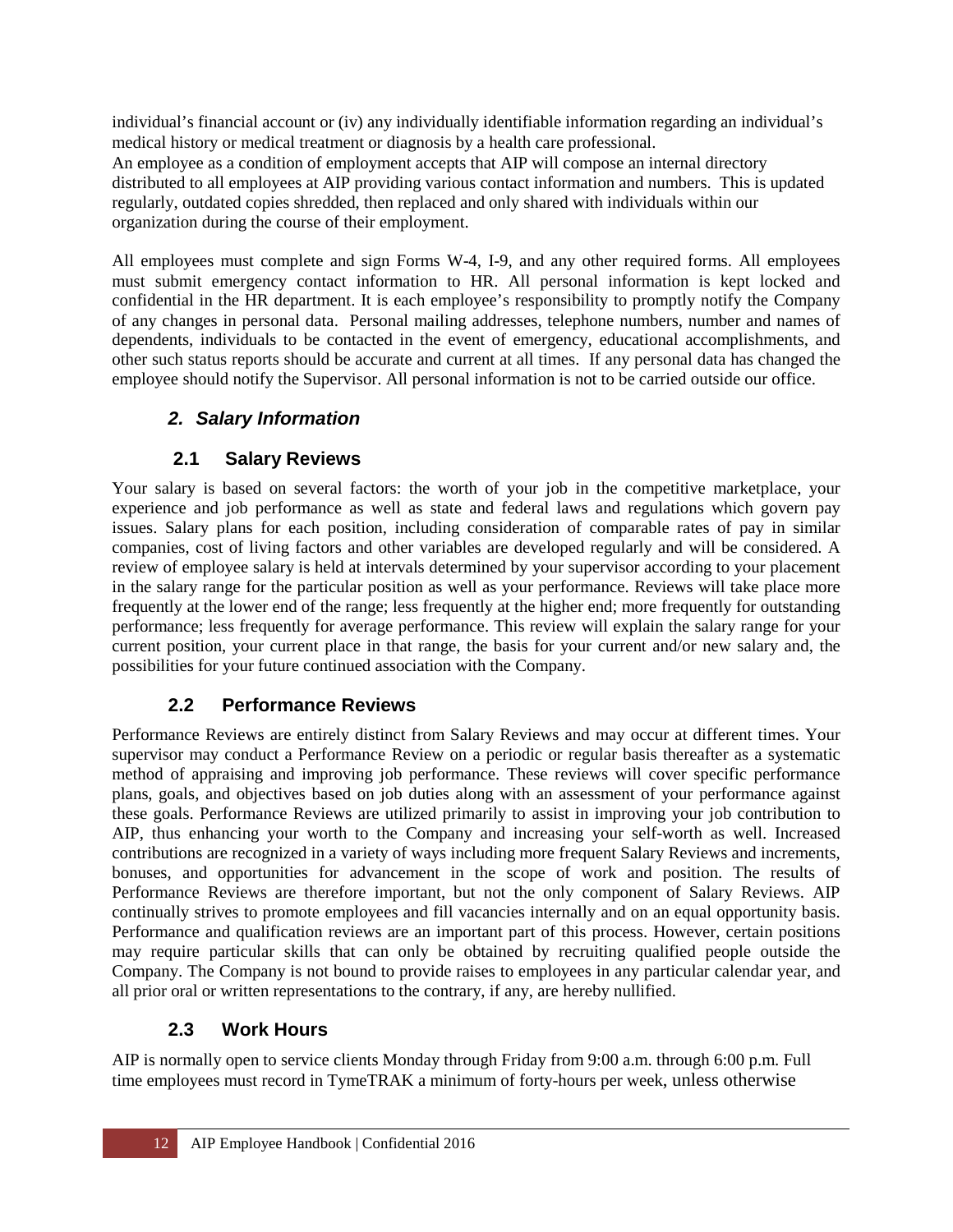authorized by President or CEO. This does not include the lunch period. Working hours are established between employee and supervisor so the needs of a particular department are met. Overtime is defined as hours worked by an hourly or nonexempt employee in excess of 40 hours in a workweek and should be recorded to the nearest tenth of an hour. Overtime must be approved in advance by the manager to whom the employee reports. Nonexempt employees who exceed 40 hours of work time in a workweek will be paid time and one half. No compensatory off will be granted to nonexempt employees.

# <span id="page-12-0"></span>**2.4 Time Records**

Each employee is responsible for the timely and accurate completion of actual worked hours through the AIP TymeTRAK System. Electronic time records should be updated daily and must be completed by Friday evening when the workweek ends. Managers must approve all such records for their own departments no later than noon the following Monday. Accurate records are vital to payroll processing, costing of projects, as well as compliance of labor regulations. Any falsification of records or tampering of the database may result in disciplinary action up to and including termination.

# <span id="page-12-1"></span>**2.5 Pay Days**

All employees are paid every two weeks on Thursdays. The law requires that the Company make certain deductions from every employee's compensation. Among those possible deductions are applicable federal, state, and local income taxes. The Company also must deduct Social Security taxes on each employee's earning up to a specified limit that is called the Social Security "wage base." If you have questions concerning why deductions were made from your paycheck or how they were calculated, please see the company HR department.

The Company takes all reasonable steps to ensure that employees receive the correct amount of pay in each paycheck and that employees are paid promptly on the scheduled payday. In the unlikely event that there is an error in the amount of pay, the employee is required to promptly bring the discrepancy to the attention of the HR department.

# **2.6 Direct Deposit**

<span id="page-12-2"></span>To have your pay directly deposited in a private checking account, please submit a voided check (write "void" in the payee line) to the HR department. For direct deposit into a savings account a deposit slip is required. You will receive a direct deposit statement showing gross pay, net pay, and any deductions. Direct deposit means your funds are available to you on the day of deposit, which is the actual payday. Your pay is your personal and confidential business. We respect that confidentiality and expect that you do not disclose this personal information to others.

# <span id="page-12-3"></span>*3. Working Conditions*

# <span id="page-12-4"></span>**3.1 Special Technical Training**

From time to time, employees may be required to attend technical training to improve or upgrade skills. An employee may also request approval to attend company paid technical or other training programs as part of career development. Company management shall retain full discretion as to approval or rejection of such requests. Employee must complete a Training Request Form with approval from their respective Division Heads and CEO. Only with approved Training Requests shall, AIP assume all expenses and costs involved.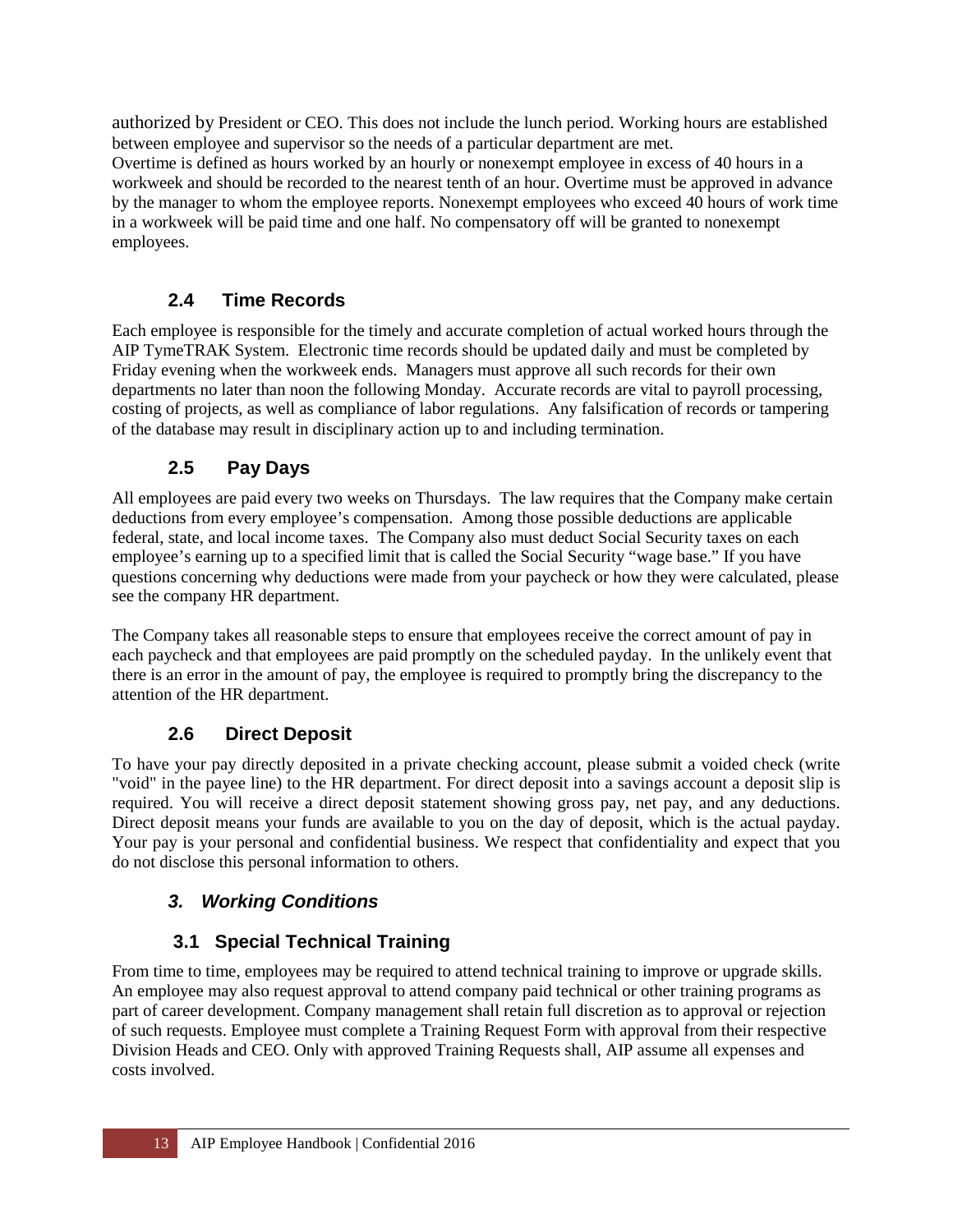Employee shall reimburse AIP in full should such employee resign from employment within 12 months of completing an AIP sponsored training program.

# <span id="page-13-0"></span>**3.2 Personal Days**

If you are unable to come to work due to illness or any other reason, inform your immediate supervisor or assigned delegate within the first half-hour of your normal starting time. You are responsible for keeping your supervisor up to date when absent on a successive daily basis.

Each employee is entitled to a maximum of five personal days off per calendar year. Personal days will begin to accrue on the 1<sup>st</sup> of the month following your initial ninety day period of employment at a rate of 0.417 days per full calendar month. These may be taken in full or half-day increments for illness, personal business, or religious holidays. These personal days are not accruable to the following year and must be **used or lost.** Employees who leave AIP before the end of the calendar year will be expected to repay all unearned Personal days advanced to them.

# <span id="page-13-1"></span>**3.3 Tardiness**

Employees are expected to be at work and report on time. If you are going to be late, contact your supervisor to state the reason for your tardiness and when you expect to arrive at work. Failure to contact your supervisor and/or excessive tardiness or absence is not acceptable conduct and may result in disciplinary action up to and including termination.

# <span id="page-13-2"></span>**3.4 Vacation Days**

All regular Employees who work for the Company on a full-time basis for at least ninety days from their date of hire are eligible to begin to accrue vacation days. All regular employees are entitled to ten (10) paid vacation days per year in their first three (3) years of employment. Vacation will begin to accrue on the  $1<sup>st</sup>$  of the month following your initial ninety day period of employment at a rate of 0.833 days per full calendar month. After completion of your  $3<sup>rd</sup>$  full employment year, vacation will be accrued at 1 day per full calendar month or twelve (12) days per year. After completion of your  $5<sup>th</sup>$  full employment year and thereafter vacation will be accrued at 1.25 days per full calendar month or fifteen (15) days per year. Vacation greater than three (3) business days, must always be coordinated with your supervisor at least ninety (90) days in advance. Otherwise, vacation must always be coordinated with your supervisor at least two weeks in advance. Generally, vacation requests for more than ten (10) consecutive business days will not be approved. In all cases, vacation should be entered into your Outlook calendar and recorded in TymeTRAK.

#### **Vacation Planning**

In order to make vacation planning easier for employees, all vacation days to be accrued by the end of the calendar year may be used at any time in that calendar year. For example: if you anticipate accruing seven vacation days by December 31, you may take these days during the same calendar year with the approval of your supervisor.

Once all vacation days for a calendar year have been used, any other days requested and granted will be without pay. Employees who leave AIP before the end of the calendar year will be expected to repay all unearned vacation days advanced to them.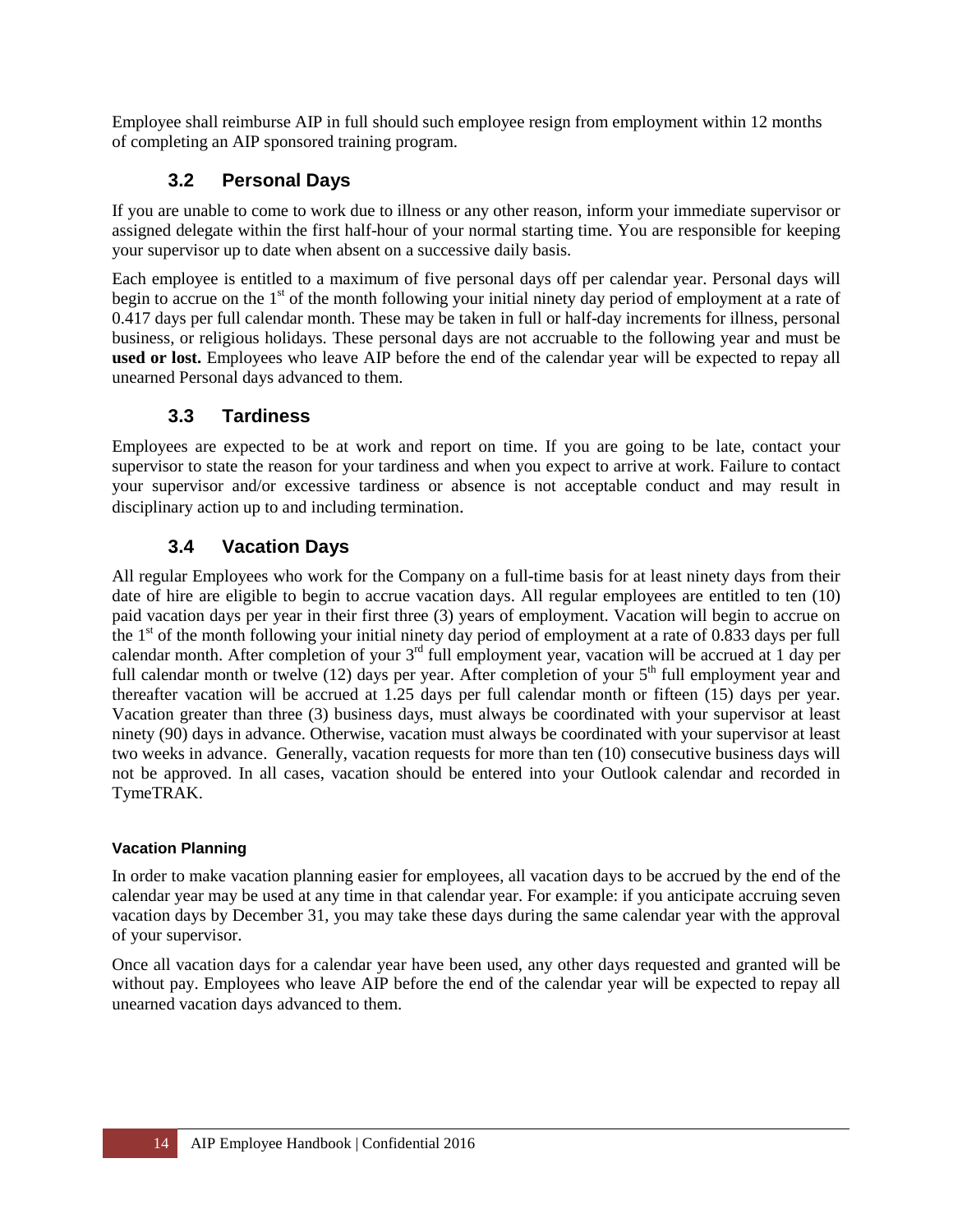Vacation days cannot be carried over to the following year. Any vacation days not used within the calendar year shall therefore be lost. A supervisor in writing may make exceptions to if a project that an employee is involved with has a delivery schedule, which prevents vacation being taken at a particular time.

# <span id="page-14-0"></span>**3.5 Holidays**

As part of the total benefits package, AIP provides employees with the following paid holidays:

| New Year's Day   | Labor Day                               |
|------------------|-----------------------------------------|
| Memorial Day     | Thanksgiving Day & the Friday following |
| Independence Day | Christmas Day                           |

Paid holidays that occur on Saturday are observed on Friday; those occurring on Sunday are observed on Monday.

Employees who might be required to work on a Company recognized holiday due to operating conditions shall be provided comparable time off at a mutually convenient time.

# <span id="page-14-1"></span>**3.6 Bereavement**

When death occurs in the immediate family, regular employees are granted time off with pay up to two days for each such event, depending upon the requirements of the individual situation. This entitlement is supplemental to the employee's vacation and personal day entitlement as described herein. The immediate family includes spouse, child, parent, parent-in-law, sibling, and grandparent. Additional time off may be requested as unpaid leave if vacation days or personal days are exhausted.

# <span id="page-14-2"></span>**3.7 Military Leave**

<span id="page-14-3"></span>Appliedinfo Partners, Inc. in accordance with all applicable federal laws grants this special leave.

# **3.8 Jury Duty**

Regular employees are granted time off with pay up to a maximum of 10 days in any calendar year when required to serve jury duty. Appliedinfo Partners, Inc. will remove via payroll deduction any fees paid as jurors. The employee must provide verification of these fees to AIP immediately upon return to employment. Upon notification of jury duty, a copy of the subpoena notice must be submitted to your supervisor immediately. AIP reserves the right to request deferment from jury duty if employee absence would create Company hardship. If employees are released from jury duty early in the day, they should immediately report back into the office.

# <span id="page-14-4"></span>**3.9 Family and Medical Leave Act Policy**

#### **Eligible Employees**

Eligible employees may take a leave of absence in accordance with and subject to the eligibility requirements and other terms, conditions and restrictions of the Family and Medical Leave Act ("the Act"). Generally, an employee is eligible for time off pursuant to the Act if, as of the date the leave commences, he or she has been employed by the Company for at least 12 months, has worked for at least 1,000 hours during the 12-month period prior to the request for leave pursuant to the Act, and is employed at a worksite where 50 or more employees are employed within 75 miles of the worksite. For purposes of this policy, a leave of absence taken pursuant to the Act shall be referred to as "FMLA Leave."

#### **Purposes of Leave**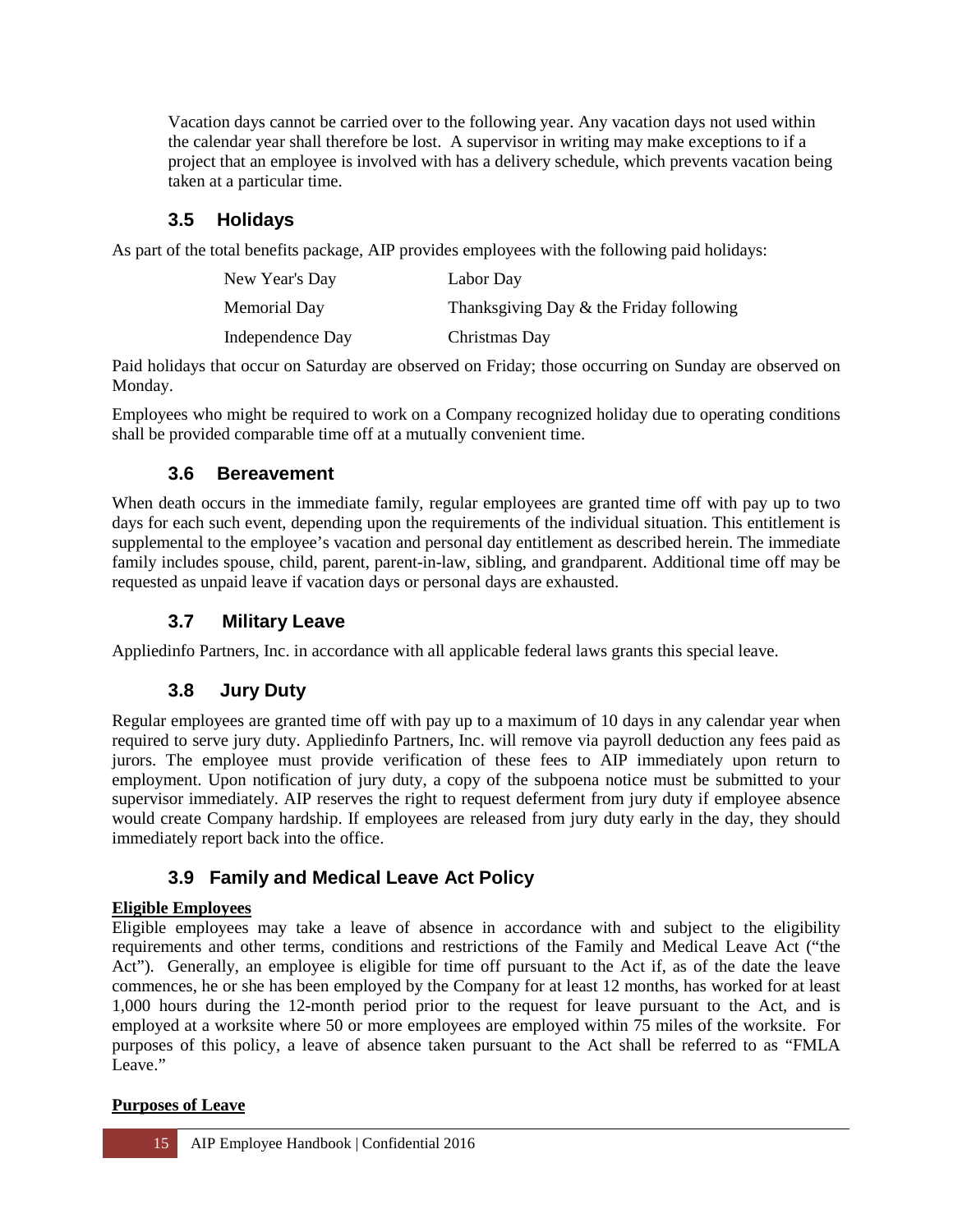An employee shall be eligible for a total of 12 workweeks of FMLA Leave in any rolling 24-month period if the employee meets one or more of the following conditions:

- The employee is caring for a newborn or newly adopted child;
- The employee is caring for its own serious health condition; and/or
- The employee is caring for a spouse, parent or child with a serious health condition.

#### **Terms and Conditions of Leave**

Where FMLA Leave is foreseeable, employees must give 30 days' advance notice to the Company. If such advance notice is not practicable, or FMLA Leave is not foreseeable, employees must give as much advance notice as is practicable.

All employees must complete the FMLA Employee Notification form 30 days before employee goes on FMLA Leave. HR acknowledges FMLA Leave and discusses the FMLA Employer Acknowledgement Form within 2 days of receipt of the FMLA Employee Notification.

Before your request for FMLA Leave is granted, you may be required to provide medical certification regarding the same. In addition, the Company may require, at its expense, a second independent medical opinion.

During FMLA Leave, there shall be no loss of paid time off benefits (e.g., Vacation, Personal) or Seniority accrued prior to the commencement of FMLA Leave. However, no paid time off benefits or seniority shall accrue during FMLA Leave, except (i) during such time as the employee receives previously-accrued but unused paid time off benefits, or (ii) as provided below.[6](#page-15-0)

Employees shall be ineligible for Holiday, Bereavement or Jury Duty Pay during FMLA Leave, except (i) an employee shall be eligible for Holiday pay during such time as the employee receives previously-accrued but unused paid time off benefits, or (ii) as provided below.<sup>[1](#page-15-1)</sup>

Generally, FMLA Leave is unpaid. However, while on FMLA Leave, the Company may require the employee to take accrued but unused Vacation and Personal Days. In addition, in connection with FMLA Leave taken due to the employee's own serious health condition, the Company may require the employee to take payments pursuant to the Company's Vacation and Personal Days Policies, subject to their respective eligibility requirements and other terms, conditions and restrictions. However, in no case may the employee receives more than 100-percent of his or her regular net pay (non-Overtime hours) when all sources of income are combined (including, if applicable, Workers' Compensation).

While on FMLA Leave, the Company will continue to pay health benefits for the employee, and such benefits will continue at the same level as if the employee was working and not on FMLA Leave, provided, however, that the employee settles for his/her premium before going on FMLA leave. For unplanned FMLA leave, employee must settle his/her premium within 30 days from start of leave, else

 $\overline{a}$ 

<span id="page-15-0"></span> $1$  As a narrow exception to the general rules set forth above, if an employee takes FMLA Leave on an Intermittent *or Reduced-Leave Schedule, he or she shall accrue seniority as well as Vacation. Personal accrue during FMLA Leave on a pro rata basis. Such employees may also be eligible for pro-rated Holiday, Bereavement and Jury Duty* 

<span id="page-15-1"></span>*pay.* <sup>2</sup>  *To the extent permitted by the FMLA, the Company may deny restoration to the same or an equivalent position if the employee's position would have been eliminated (e.g., layoff) and/or changed had the employee remained continuously employed.*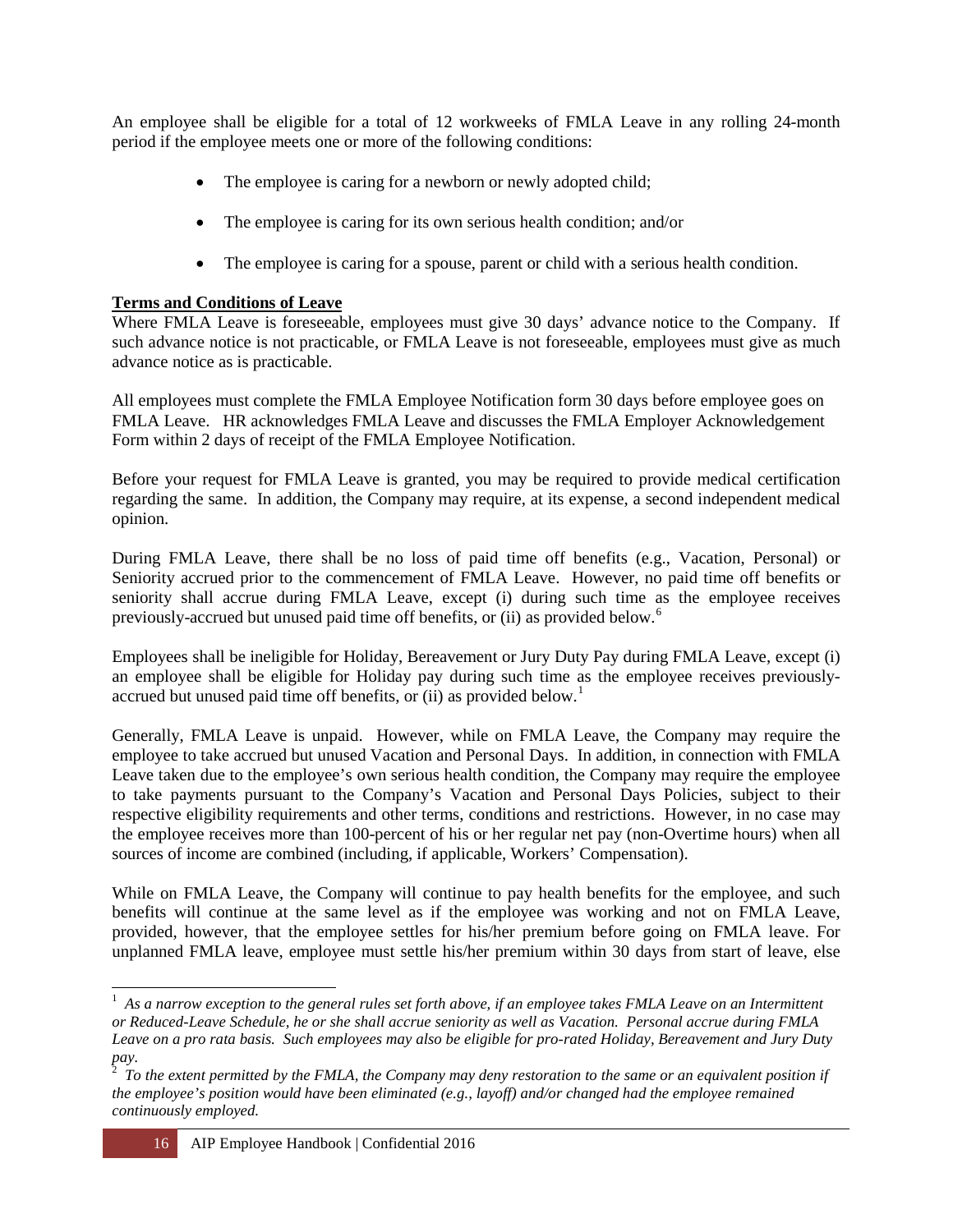health benefits may be canceled, provided employee receives 15 days written notice that coverage will lapse.

FMLA Leave will not be granted for the purpose of allowing the employee to obtain employment elsewhere. Nor is the employee permitted during FMLA Leave to engage in employment which would be prohibited when the employee is not on FMLA Leave.

#### **Return to Work**

With the exception of certain "Key Employees," as defined by the Act, an employee generally shall be entitled to return to the same or an equivalent position, if he or she returns to work before or immediately after exhausting his or her rights under the Act.<sup>[2](#page-16-0)</sup> A key employee generally will be restored to the same or an equivalent position, if he or she returns to work before or immediately after exhausting his or her rights under the Act, unless restoration of the employee will cause substantial and grievous economic injury to the operations of the Company.<sup>[2,3](#page-16-1)</sup>

Before an employee may return to work after taking FMLA Leave due to his or her own serious health condition, the employee must produce medical certification establishing his or her fitness-for-duty.

#### **Relation to Other Policies**

An employee who has taken the maximum FMLA Leave to which he or she is entitled pursuant to the Act may be eligible for additional time off pursuant to the Company's Vacation and Personal Days Policies, and subject to their eligibility requirements and other terms, conditions and restrictions. Conversely, in the event time off satisfies the requirements of the Act, requests for time off pursuant to the Company's Vacation and Personal Days Policies may be designated by the Company as time off pursuant to the Act. $4,5$ 

#### **Additional Information**

 $\overline{a}$ 

Beginning July 1, 2009, New Jersey State law will allow eligible covered employees up to six (6) weeks of Family Leave Insurance benefits. This program will run concurrently with FMLA, if applicable. It provides covered individuals with a monetary benefit, not a leave entitlement and does not establish the right of a covered individual to be restored to employment. Benefits are payable to covered employees from the New Jersey State Plan.

This benefit is 100% funded by employee contributions. Beginning January 1, 2009, employees will begin to pay for this benefit. The increase in employee deductions will be 0.09% of the taxable wage base in 2009 up to a maximum of \$28,900 (maximum contribution is \$26.01).

<span id="page-16-1"></span><span id="page-16-0"></span><sup>3</sup>*The employee will be informed, at the time FMLA Leave is requested, if he or she is a Key employee, as defined by the Act.*

<span id="page-16-2"></span><sup>&</sup>lt;sup>4</sup> Depending on the state in which the employee works, the employee may also be eligible for unpaid leave pursuant to state law.<br>to state law. The employee will receive separate notice if it has rights in this area under

 $5$  The employee's employment will terminate if he or she does not return to work at the conclusion of the maximum *FMLA Leave permitted by the Company policy.*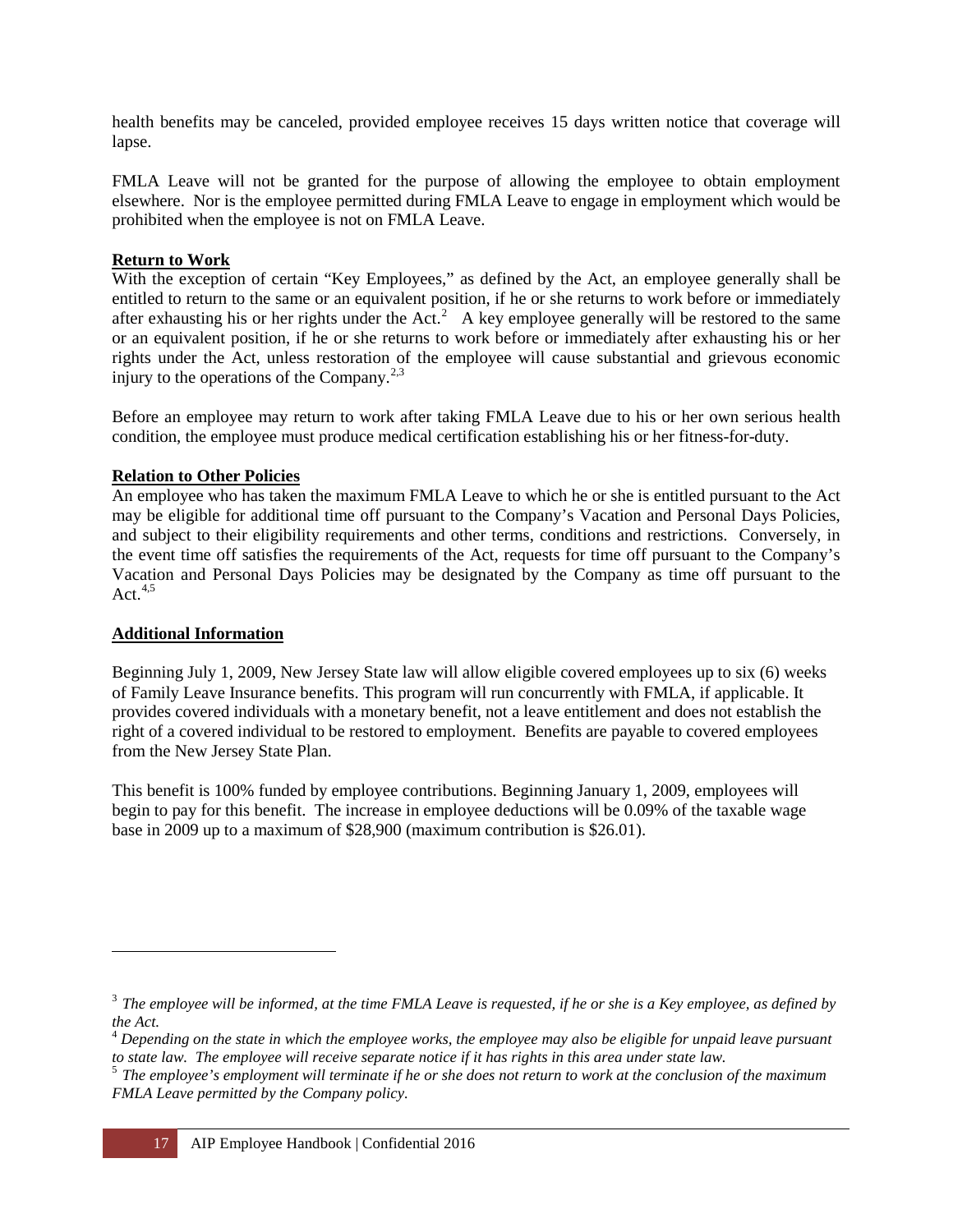Additional information with regard to the particular eligibility requirements and other terms, conditions and restrictions of the Family and Medical Leave Act can be obtained from [www.nj.gov/labor](http://www.nj.gov/labor) or [www.dol.gov](http://www.dol.gov/)<sup>[6](#page-17-3)</sup>

## **3.10 Health Benefits**

<span id="page-17-0"></span>AIP makes a comprehensive package of health benefits available to all regular employees after completing the 90 day wait period, ending on the last day of employment. This includes **Hospitalization and Major Medical**.

FSA is open for enrollment within 120 days from date of hire, 30 days from a qualifying event or open enrollment at the beginning of the year.

Effectivity of Dental and Vision benefits start on the 91st day of employment, ending on employee's termination date. Also made available and end at the same time are Long Term Disability benefits and \$15,000.00 of Life Insurance at no cost to the employee.

<span id="page-17-1"></span>Details on all benefits can be obtained from the HR Department

# **3.11 Retirement Plan (401k)**

AIP has made arrangements for the retirement needs of its regular employees with ADP (the Provider) through a 401(k) Plan. This is a voluntary participation program that includes all the resources required to enable each employee to establish and maintain a qualified plan with minimal effort and expense. The employee, effective on the first of the month following the 90th day of employment, can contribute up to the limit set by the 401(k) Plan Document, and AIP at its discretion, contributes a matching percentage subject to a vesting schedule. (Please see HR for the current contribution match). The individual employee chooses the level of services to meet personal needs and the Provider issues detailed understandable statements reflecting all contributions and earnings. Authorization and enrollment forms are available from HR along with further information.

# **3.12 COBRA Benefits**

<span id="page-17-2"></span>Cooperating with the mandate of the federal government's Consolidated Omnibus Budget Reconciliation Act, Appliedinfo Partners, Inc., provides departing employees the option for continued medical and dental coverage upon termination of employment. At their own expense, departing employees may choose to continue enrollment in the Company's Health Care Plan. For continuation in this plan, paperwork must be completed. Specific details and additional information are mailed to employees upon departure by an outside administrator.

# **3.13 MISCELLANEOUS**

#### **Electronic Communications**

 $\overline{a}$ 

Internet and phone access is only allowed for work-related matters. Personal usage of electronic communications, such as, without limitation, the Internet, telephone, TV shows/movies on devices, electronic mail and/or facsimile machine should be limited. Pornographic viewing and downloads are strictly prohibited. The Company reserves the right to deduct personal time from the employee for all non-approved usage of the above means of communication. The Company also reserves the right to bill the employee for any and all charges incurred by the employee for personal long distance telephone calls or personal long distance facsimile transmissions.

<span id="page-17-3"></span><sup>&</sup>lt;sup>6</sup> Nothing in this policy shall be deemed to waive any rights which either the Company or any of its employees may *have under the Act.*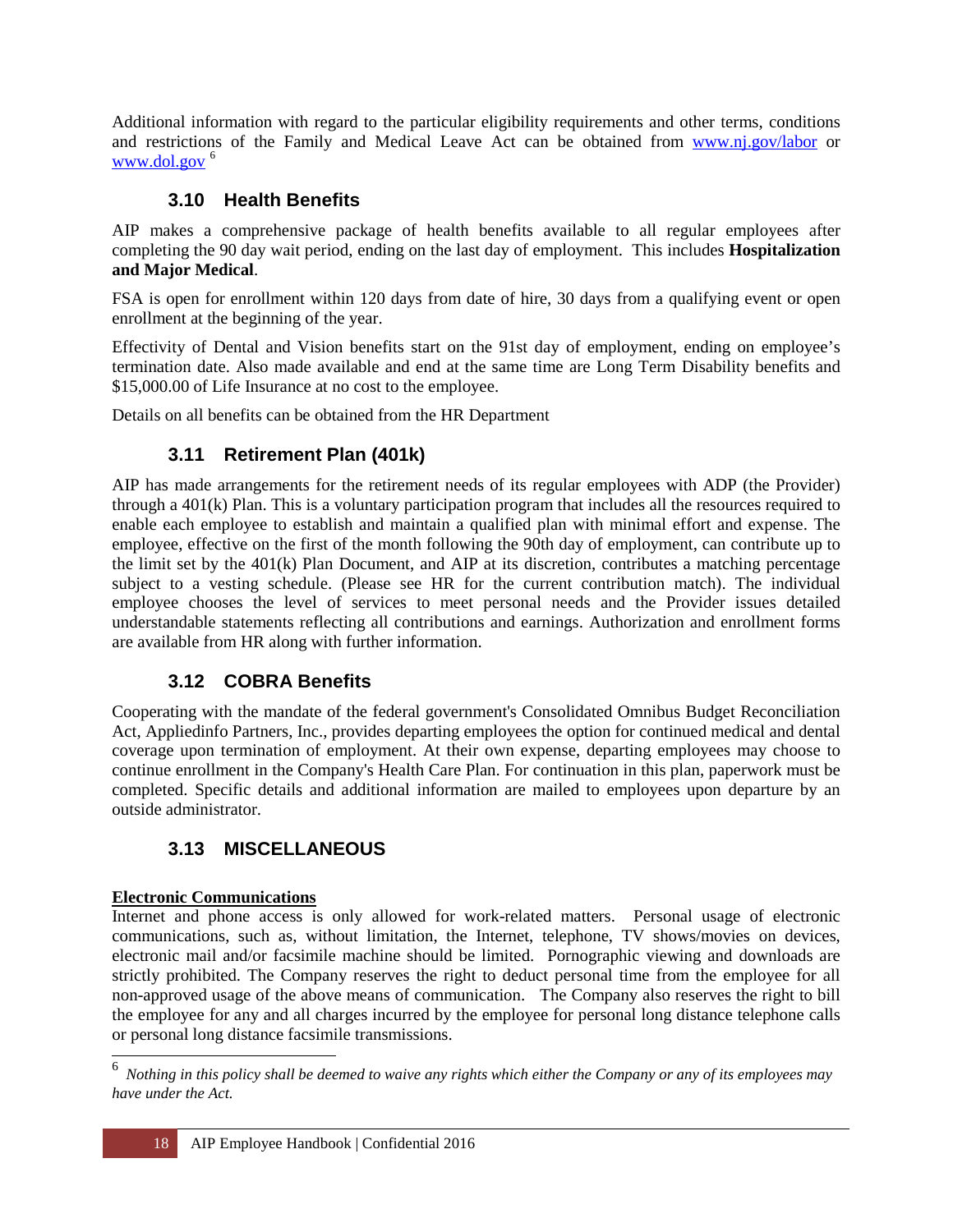#### **Email Policy**

Employees should use email for business purposes only. The Company has established quotas limiting the amount of space that each employee can use to store emails, as such, emails received in your mailbox should be filed in applicable folders (public, customer, etc.) on the shared drive. Other emails not stored on the shared drive should be deleted or archived appropriately. Employees are only authorized to send email to individual recipients, use of company distribution lists (\_AIP) is strictly prohibited unless approved in writing by the President or CEO. This includes sending good bye messages upon termination. All customer data should not be sent outside our company via email or other electronic media unless if it is approved by your manager or under our customers' direction.

#### **Computer Network**

Only computer software that is approved by a supervisor and related to Company business shall be installed on a Company computer. All computer software shall be scanned for computer viruses prior to installation. Only Company computers may be used to access the Company's network environment. For additional information, refer to *AIP\_Cybersecurity\_Manual.pdf*, Section 7.

#### **Conference Rooms**

Company conference rooms may be used for client and internal meetings by staff following the reservation procedures found in MS Outlook.

Management and employees requesting conference rooms are responsible for set up and clean up, this includes turning off projectors when finished.

#### **Housekeeping**

Office areas, including but not limited to the office, lunch room, bathrooms, conference room, storage rooms and lobby area shall be kept clean and neat at all times. Each employee is responsible for keeping his or her work area neat and clean.

#### **Quiet Environment**

All conferences, meetings, excited discussions, loud phone conversations, etc. shall be conducted in the conference room or an area other than the lobby or other public area of the main office. No loud and/or disruptive music shall be played in the office.

#### **Severe Weather Policy**

AIP will make every effort to maintain normal work hours even during inclement weather.

Provisions:

a. Prior to normal starting time, when AIP President announces that office will be closed due to inclement weather; all fulltime exempt employees have the option to work from home, after consulting with their supervisor. Employees must clock actual worked hours in TymeTRAK for that day.

b. If work from home is not an option, employee has to work with their supervisors how to complete one's 40 hours work week in that particular week. If employee has available paid leaves, he/she may choose to utilize them after informing their respective supervisor.

c. On days when weather conditions worsen as the day progresses, AIP may decide to close early. In such cases, a decision and an announcement will be made at AIP. Employees will be expected to remain at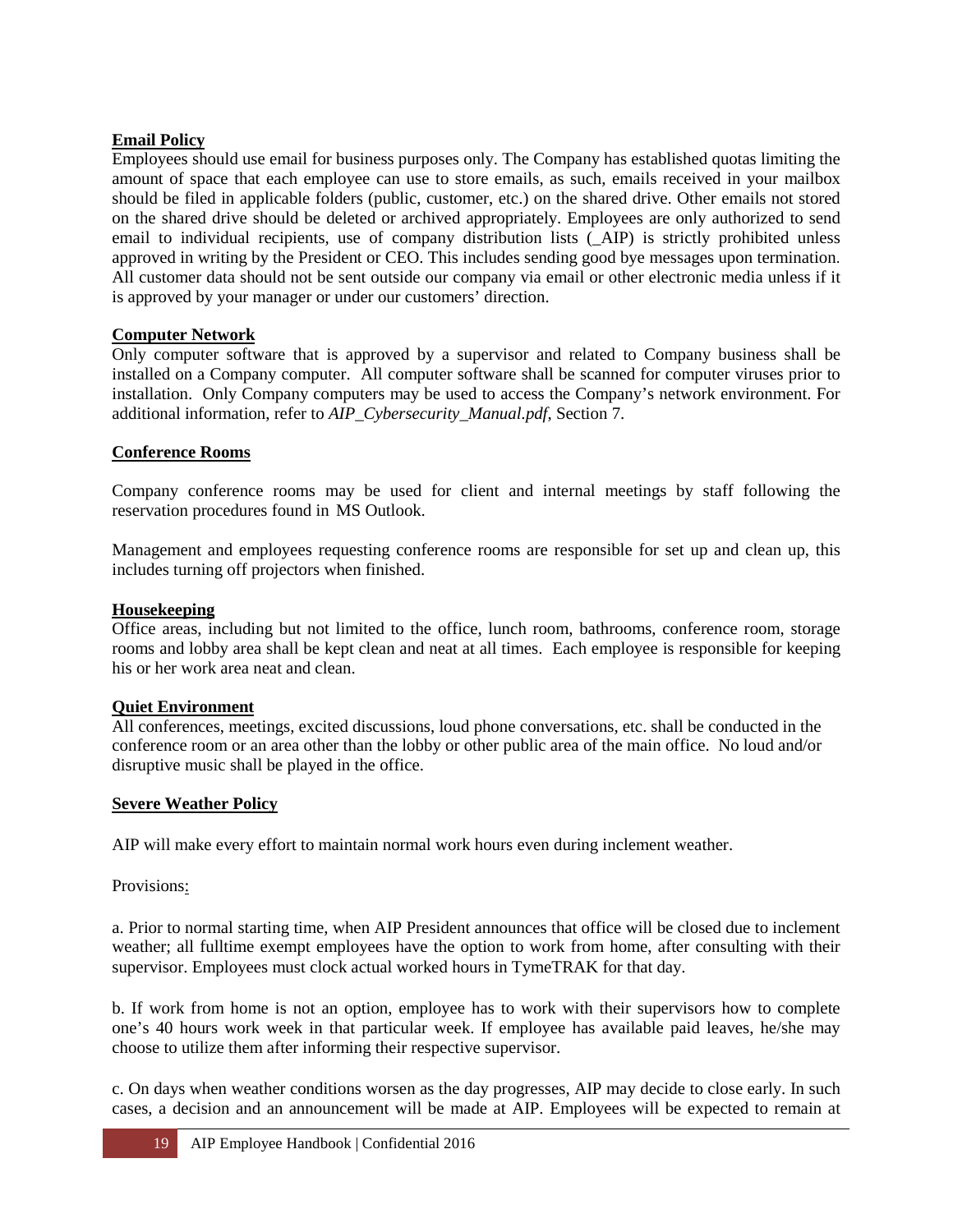work until the appointed closing time. If the employee decides to leave earlier than the appointed closing time due to expected unsafe road conditions, he/she may do so after informing his/her supervisor and advising if he/she chooses to: a.) continue working from home; b.) apply the hours as leave; c.) make up his/her hours on another day.

# <span id="page-19-0"></span>*4. Traveling On Company Business*

## **4.1 Tips**

<span id="page-19-1"></span>The policy of AIP on tips in restaurants, for taxis, etc. is that no more than the standard 15% shall be reimbursed. Tips for delivery orders are capped at \$3, \$5 and \$8 for order values up to \$50, \$100 and \$200 respectively. The balance of tips exceeding these guidelines will be not reimbursed.

# **4.2 Seat Belts**

<span id="page-19-2"></span>Because of insurance regulations for the personal safety of all employees as well as insurance regulations, all vehicle occupants using company vehicles or personal cars for company business purposes must wear seat belts.

## **4.3 Cellular Phones and other mobile devices**

While driving on company business, use only hands-free speakers for cellular phones and mobile devices. Do not drive and text simultaneously, and follow all local traffic laws.

# **4.4 Travel**

<span id="page-19-3"></span>When traveling on company business, you are entitled to a reimbursable mileage allowance of \$.51/mile, which includes costs for gas, oil, insurance, and other maintenance items.

Employees are encouraged to use public transportation such as trains, subways and buses whenever possible. Also, your supervisor must approve car rentals and taxi rides in advance.

During business travel, a maximum daily allowance of \$35 is permitted for breakfast, lunch, and dinner including tips. Verifying receipts must be submitted for reimbursement. AIP employees traveling together on business should pay for their meals individually.

Employees of the same sex must share hotel rooms, unless otherwise approved by President.

Employees should use their own credit cards for long-distance calls, phone cards and low-cost carriers and **should not use hotel telephones**. The employee is responsible for anything exceeding these guidelines.

Non-business activities such as movies, sightseeing, etc., will be the expense of the employee. All reimbursement requests must be submitted on AIP Expense Report Form to the Accounting Department no later than the 10th of the month following the date of incurrence.

# <span id="page-19-4"></span>*5. Rules of Conduct*

# **5.1 Personnel Records**

<span id="page-19-5"></span>Your employment record begins with your employment application and is kept in a permanent, confidential file. Performance Reviews, promotions and other matters that affect you are recorded in your personnel folder for future reference. The HR office must always have:

• Unexpired copies of necessary documents that establish both identity and employment eligibility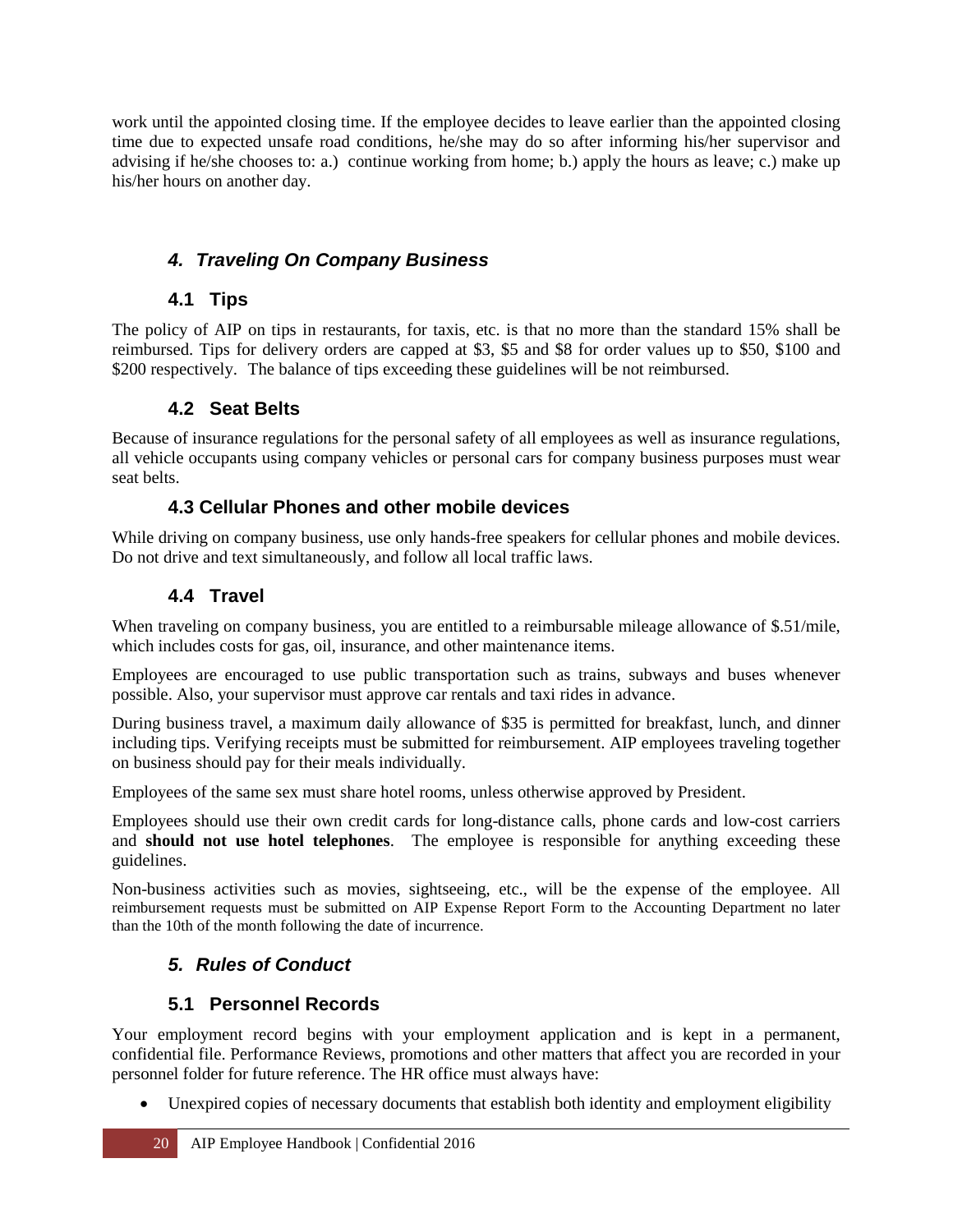- Your current address & telephone number
- Your marital status & changes in your dependent status
- Your correct beneficiary for Life Insurance benefits
- Your correct Social Security number

It is absolutely vital that any change in this data be immediately reported to the HR Department. Other data, such as educational accomplishments, should also be reported since they may be factors in consideration for future promotional opportunities. Appliedinfo Partners, Inc. will not release information to any agency without your written permission except verification of your employment.

#### <span id="page-20-0"></span>**5.2 Business Conduct**

AIP has a reputation for adherence to the highest principles of fairness, honesty, and integrity. Since it is the employees who are the source of this favorable reputation, it is vital that we maintain the highest standards of conduct in all activities. **These standards must be such as to avoid even the appearance of impropriety to those with whom we deal and to the public at large.** 

#### <span id="page-20-1"></span>**5.3 Dress Code**

Employees of AIP have the option of a Business Casual dress code. Business Casual provides the opportunity to dress less formally, but still keep a professional appearance.

**Appropriate** business casual dress for **men** includes: dress slacks, "Dockers" style slacks, sports shirts, polo shirts, and sweaters. Loafers are examples of appropriate footwear.

While we do not want to rule out blue jeans, they should not be ragged, have holes or be visibly frayed or dirty.

Examples of **inappropriate men's** attire include: flip flops, novelty tee shirts (those with printed writing, slogans, numbers or pictures that might be interpreted as offensive by others), sweatshirts, sweatpants, tank tops, cropped tops, and hats.

**Appropriate** business casual attire for **women** includes: skirts, which are no shorter than 3 inches above the knee; blouses, sweaters, polo-style shirts, jumpsuits, khaki pants, Capri slacks which are neither too loose nor too tight, and which are not too faded, frayed or otherwise distressed. Boots, dressy sandals, and pumps are examples of acceptable footwear.

Examples of **inappropriate women's** attire are: novelty tee shirts (those with printed writing, slogans, numbers or pictures that might be interpreted as offensive by others), shorts, spandex pants, stretch pants, crop tops, low cut tops, tank or halter tops, sweatshirts, sweatpants, hats, sundresses which are backless or have straps less than 1 inch in width, leather pants, and flip flops. A reasonable standard of dress also rules out any extreme in dress, accessory, fragrances, or hair.

Whether an employee's attire is appropriate is at the sole discretion of AIP Employees who are deemed to be wearing something inappropriate may be asked to go home and change their clothes or face disciplinary action.

Employees who visit client sites should dress appropriately and must take into account the client's sensibilities. Male employees might need to wear ties. Female employees should dress in a more formal fashion.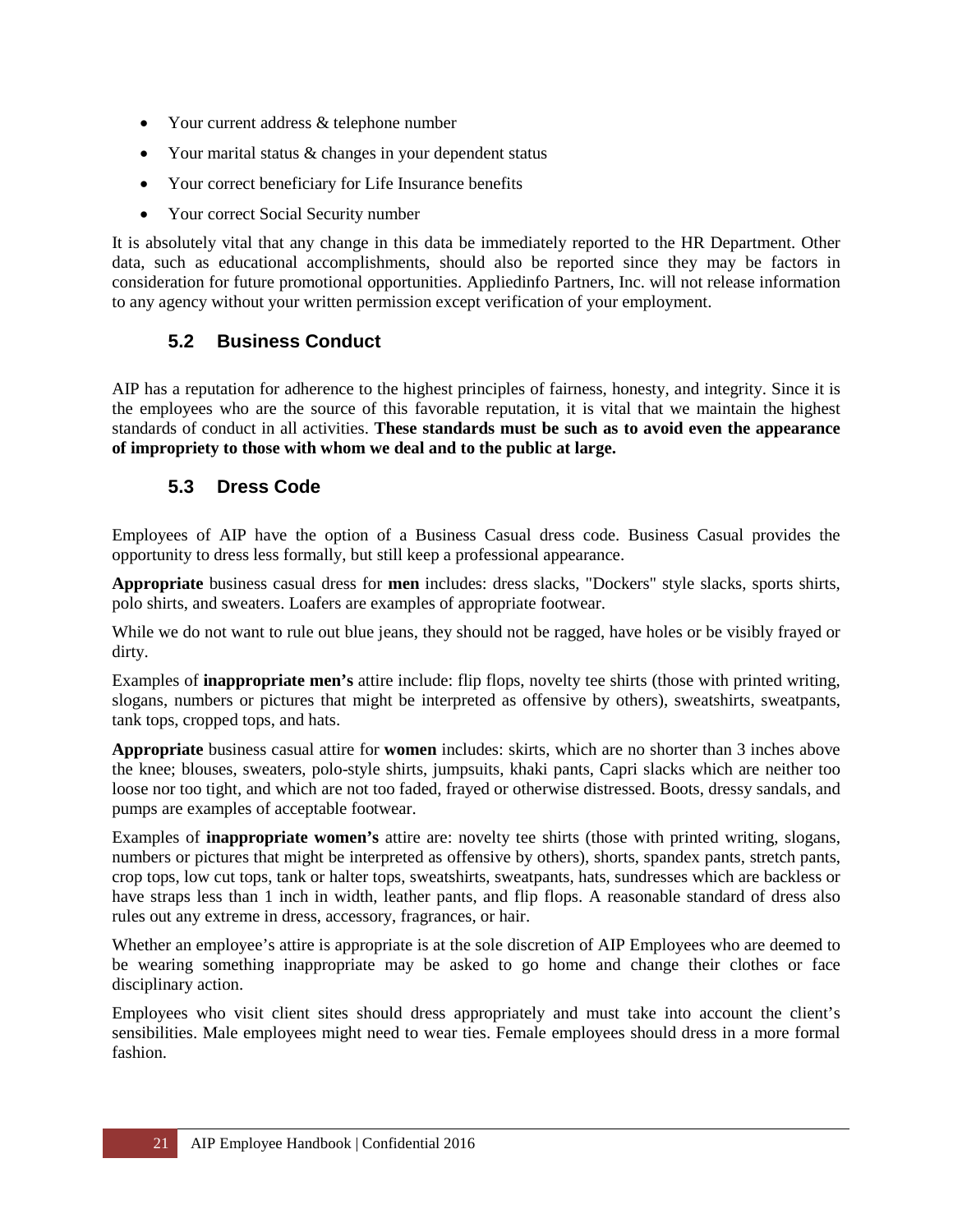## <span id="page-21-0"></span>**5.4 Conditions of Employment**

Many of our daily activities are governed by unwritten rules of personal conduct that are not always observed by others. Here at AIP, as a workplace society, we have developed certain written rules and regulations in order to continue to operate in a safe, orderly, and effectively productive manner.

Any employee who fails to abide by the rules and regulations will be subject to collective discipline or discharge. All offenses will be recorded on triplicate form with one copy to the employee, another to the supervisor, and the third in the employee personnel file. Although the employee may not agree with a disciplinary action, he or she must sign the form acknowledging that an action has taken place.

Depending upon position, additional standards may also apply, and will be distributed to employees by supervisors from time to time. The following list is not to be construed as exhaustive, nor a limitation on the corporate right of Appliedinfo Partners, Inc. to discipline or terminate its employees. Therefore, employees should readily consult with their supervisor if unsure what course to pursue in a given situation.

Depending upon the circumstances, failure to comply with these standards may, at the sole discretion of AIP, result in disciplinary action up to and including termination of employment.

- 1. Dishonesty, embezzlement, theft of information, time or physical material, inappropriate removal or possession of property or conviction of a crime
- 2. Immoral or indecent conduct
- 3. Misrepresentation either verbal or written, or falsification of Company documents, including but not limited to, employment applications
- 4. Insubordination, including but not limited to, refusal to perform work assigned as well as disrespectful conduct towards superiors, coworkers, suppliers, or clients
- 5. Use, possession, distribution, purchase, or sale of, or impairment caused by, controlled dangerous substances or alcohol on Company time or in Company facilities, or at Company work-sites
- 6. Harassment or impermissible discrimination against others, including but not limited to, coworkers, subordinates, suppliers, or client
- 7. Performing other than Company work during working hours
- 8. Sabotage, loss or damage of property, or merchandise of the Company, clients or coworkers
- 9. Unauthorized or improper use of Company equipment, including but not limited to, electronic or voice mail, computers, telephones, cell phones, postage, copy and facsimile machines; additionally, use of inappropriate social media to defame client, or another staff & etc.
- 10. Use of information obtained on the job for any non-job-related purpose, including but not limited to, malicious use of information, use for personal or financial gain, or use of inside information wherever it was acquired
- 11. Unauthorized access or divulgence of Company, employee, or client information or records to unauthorized personnel. This includes: discussing a client's plans, needs, or usage of Company systems with other clients, giving out customer or employee lists, telephone numbers, circuit numbers, passwords, or usage statistics; and making statements to or confirming statements of consultants or the press
- 12. Situations involving conflicts of interest or the appearance of impropriety: accepting gifts from or offering gifts to Appliedinfo Partners, Inc. suppliers, potential suppliers, or persons who make decisions about the Company; unauthorized employment or consulting or service as director or officer of other companies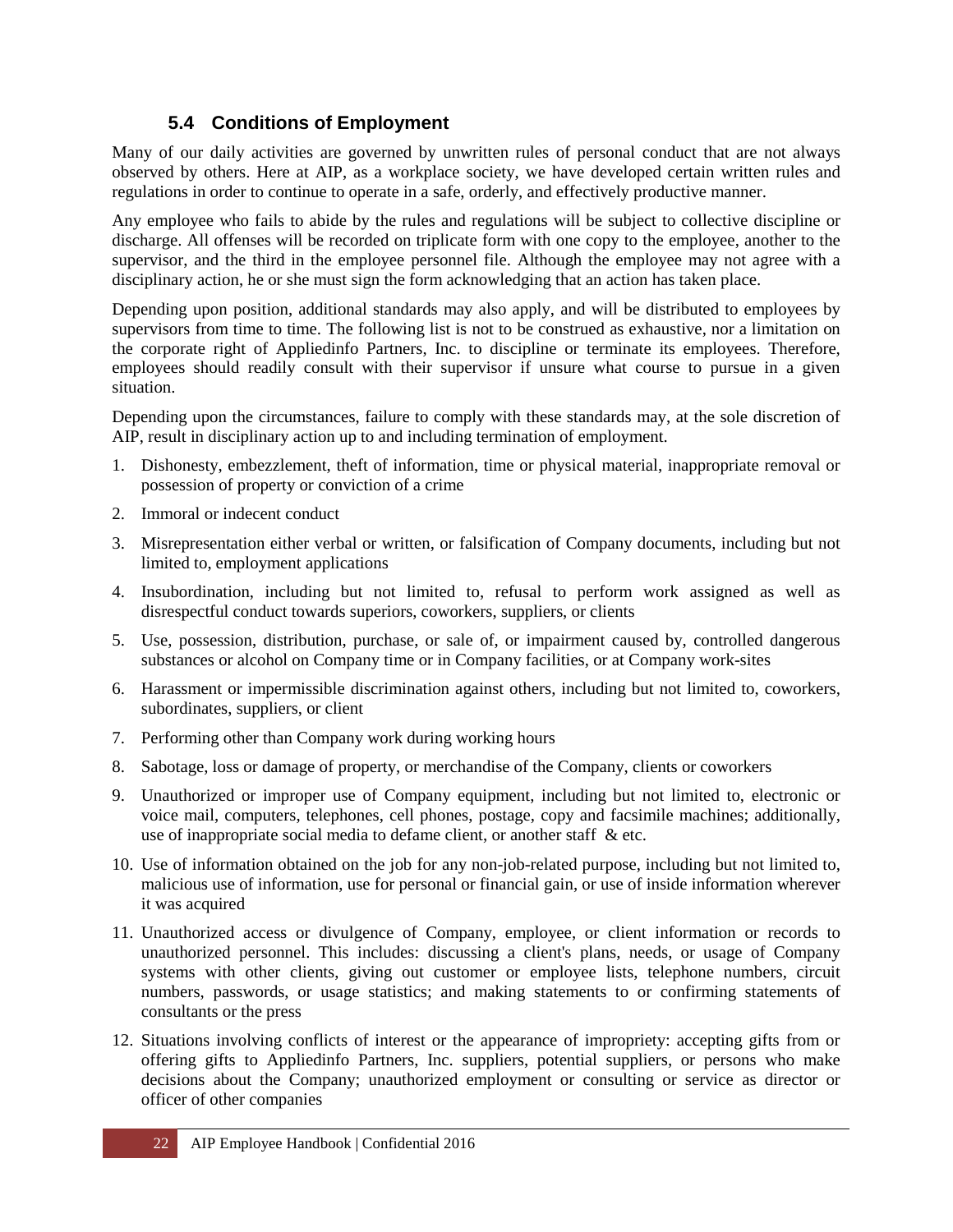- 13. Failure to project a positive and professional image, including but not limited to, failing to wear proper attire appropriate for position, or engaging in unprofessional conduct with or in front of clients
- 14. Disparagement of the Company, employees, or clients
- 15. Incompetence or inefficient or callous performance of duties, including failure to maintain proper work standards as determined by the sole discretion of AIP
- 16. Excessive absence or tardiness, or failing to promptly contact one's supervisor regarding absence or tardiness

17. Possession, use, or distribution of dangerous weapons such as knives, guns, explosives, or any other device that jeopardizes the safety and security of individuals and/or property of AIP. 18. Unauthorized absence from Company premises without permission, or job abandonment

19. Express violation of any other Company policy, procedure, or rule

#### **5.5 Progressive Discipline**

Employees will be on a Training & Development (T&D) period within 90 days from date of hire. T&D period ends automatically after 90 days unless the employee is under Progressive Discipline Every employee has the duty and the responsibility to be aware of and abide by existing rules and policies. Employees also have the responsibility to perform his/her duties to the best of his/her ability and to the standards as set forth in his/her job description or as otherwise established. AIP supports the use of progressive discipline to address issues such as poor work performance or misconduct. Our progressive discipline policy is designed to provide a corrective action process to improve and prevent a recurrence of undesirable behavior and/or performance issues.

Outlined below are the steps of our progressive discipline policy and procedure. AIP reserves the right to combine or skip steps in this process depending on the facts of each situation and the nature of the offense. The level of disciplinary intervention may also vary. Some of the factors that will be considered are whether the offense is repeated despite coaching, counseling and/or training; the employee's work record; and the impact the conduct and performance issues have on our organization.

The following outlines T&D Employees' progressive discipline process:

• **Performance improvement plan**: Whenever an employee has been involved in a disciplinary situation that has not been readily resolved or when he/she has demonstrated an inability to perform assigned work responsibilities efficiently, the employee may be placed on a performance improvement plan (PIP). PIP will last for 2 weeks. Within this time period, the employee must demonstrate a willingness and ability to meet and maintain the conduct and/or work requirements as specified by the supervisor and the organization. At the end of the performance improvement period, the performance improvement plan may be closed or, if established goals are not met, dismissal may occur.

The following outlines Non-T&D Employees' progressive discipline process:

- **Verbal warning:** A supervisor verbally counsels an employee about an issue of concern, and a written record of the discussion is placed in the employee's file for future reference.
- **Written warning:** Written warnings are used for behavior or violations that a supervisor considers serious or in situations when a verbal warning has not helped change unacceptable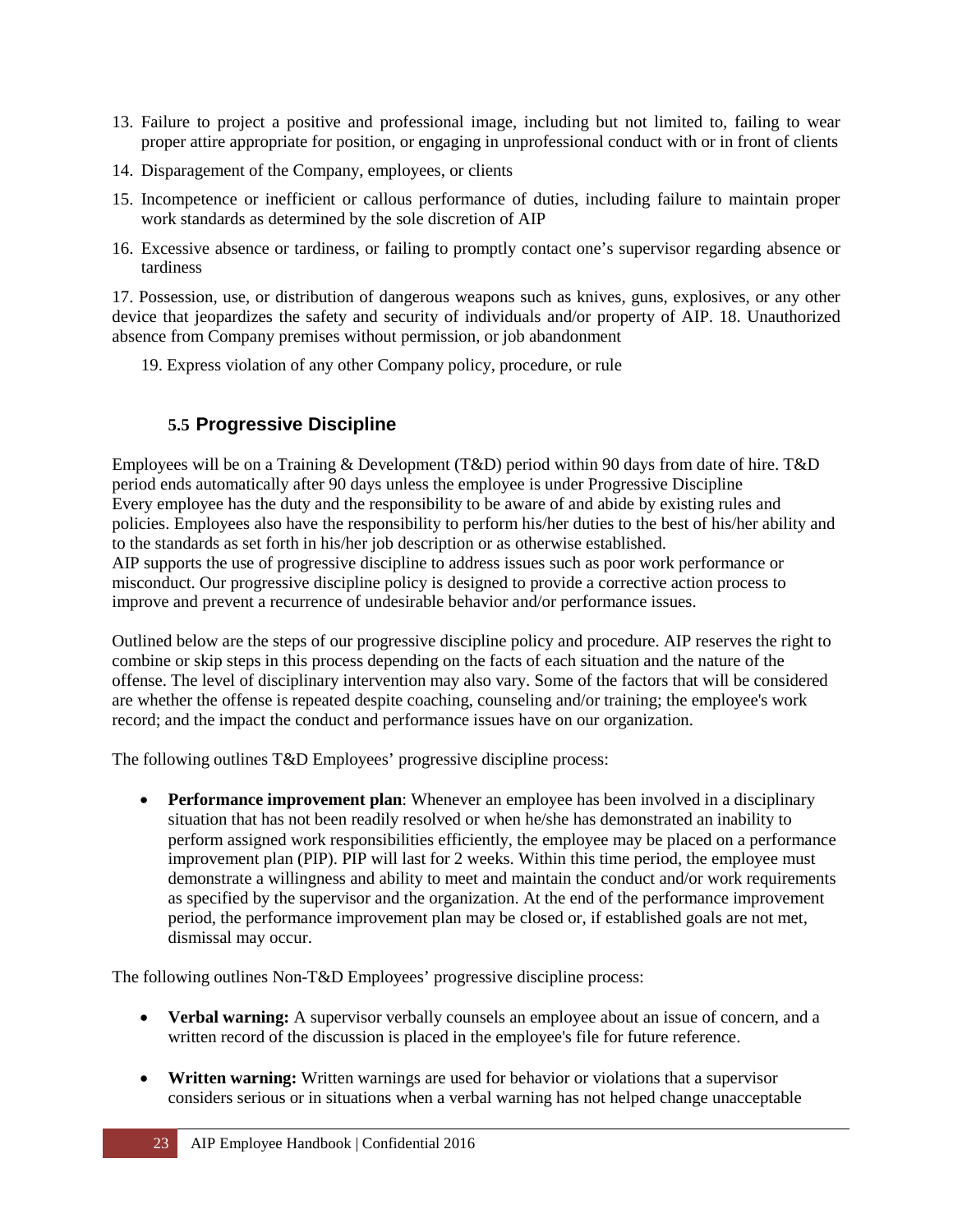behavior. Written warnings are placed in an employee's personnel file. Employees should recognize the grave nature of the written warning.

• **Performance improvement plan:** Whenever an employee has been involved in a disciplinary situation that has not been readily resolved or when he/she has demonstrated an inability to perform assigned work responsibilities efficiently, the employee may be given a final warning or placed on a performance improvement plan (PIP). PIP status will last for a predetermined amount of time not to exceed 60 days. Within this time period, the employee must demonstrate a willingness and ability to meet and maintain the conduct and/or work requirements as specified by the supervisor and the organization. At the end of the performance improvement period, the performance improvement plan may be closed or, if established goals are not met, dismissal may occur.

AIP reserves the right to determine the appropriate level of discipline for any inappropriate conduct, including oral and written warnings, suspension with or without pay, demotion and discharge.

# <span id="page-23-0"></span>**6. Use of Property, Equipment and Vehicles**

# **6.1 Property**

No property of the Company whatsoever, including, but not limited to, stationery supplies, computer software, equipment, instruments and/or documents can be taken out of any office, warehouse or storage location of the Company without the Company's advance approval.

# **6.2 Equipment and Vehicles**

Equipment and vehicles essential in accomplishing job duties are expensive and may be difficult to replace. When using property of the Company, employees are expected to exercise all due care, perform any required maintenance, and follow all operating instructions, safety standards, and guidelines. Please notify your supervisor if any equipment, machines, tools, or vehicles appear to be damaged, defective, or in need of repair. Prompt reporting of damages, defects, and the need for repairs could prevent deterioration of equipment and possible injury to employees or others. The supervisor can answer any questions about an employee's responsibility for maintenance and care of equipment or vehicles used on the job.

The improper, careless, negligent, destructive, unsafe use, operation of equipment or vehicles, as well as excessive or avoidable traffic and parking violations, can result in disciplinary action, up to and including termination of employment.

Any parking and moving violations are the sole responsibility of the employee using the company vehicle, regardless if it is work related or non-work related.

#### **6.3 Authorization**

Only employees that maintain a current driver's license shall be permitted to drive company vehicles. Employees are required to inform the Company of any suspension or revocation of driving privileges. If, in the Company's sole discretion, any employee has a poor driving record, that employee shall not be permitted to drive company vehicles.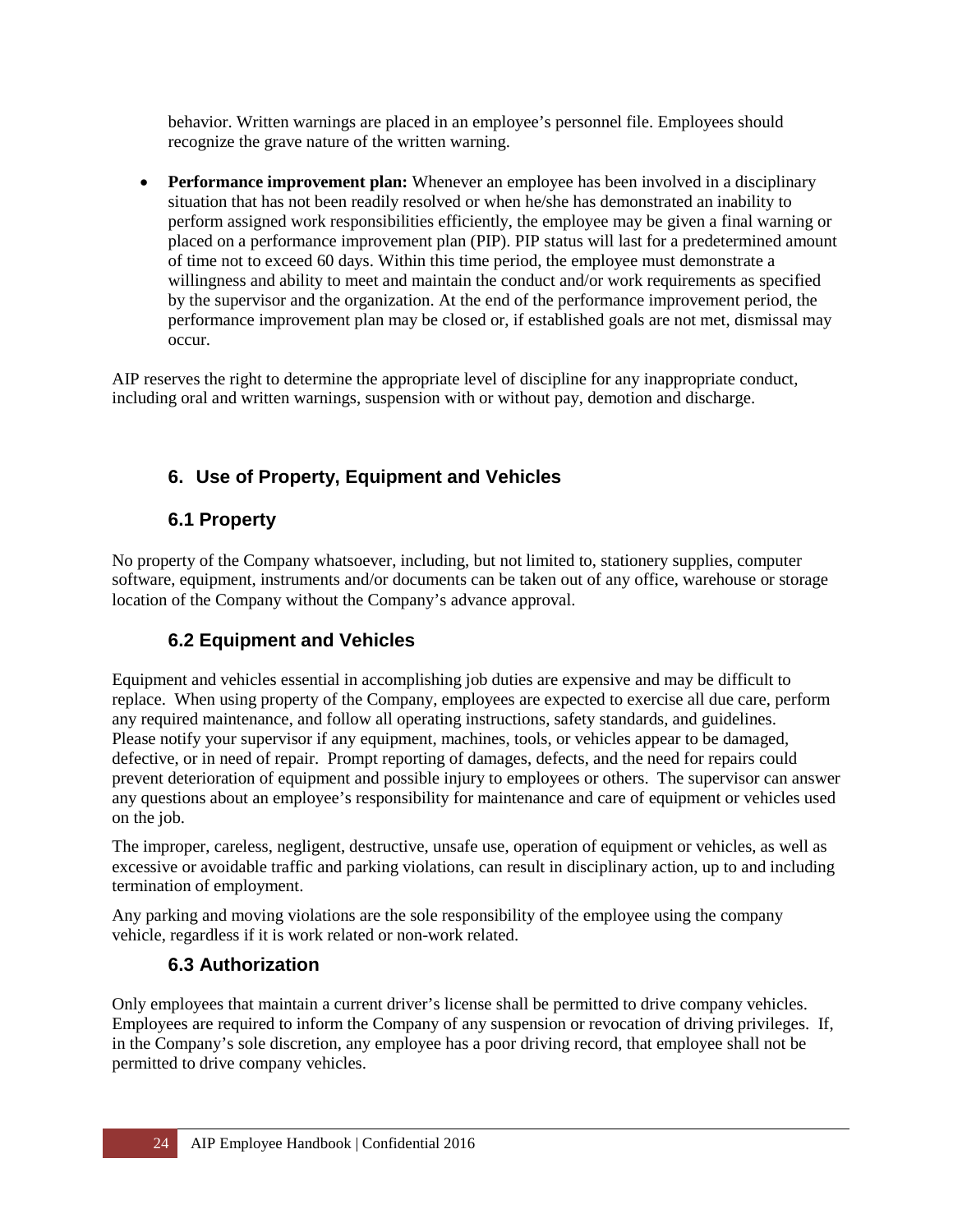Company vehicles are only available for company business. Personal use of Company vehicles is not permitted, except in an emergency.

Company vehicles are to be driven only by company employees.